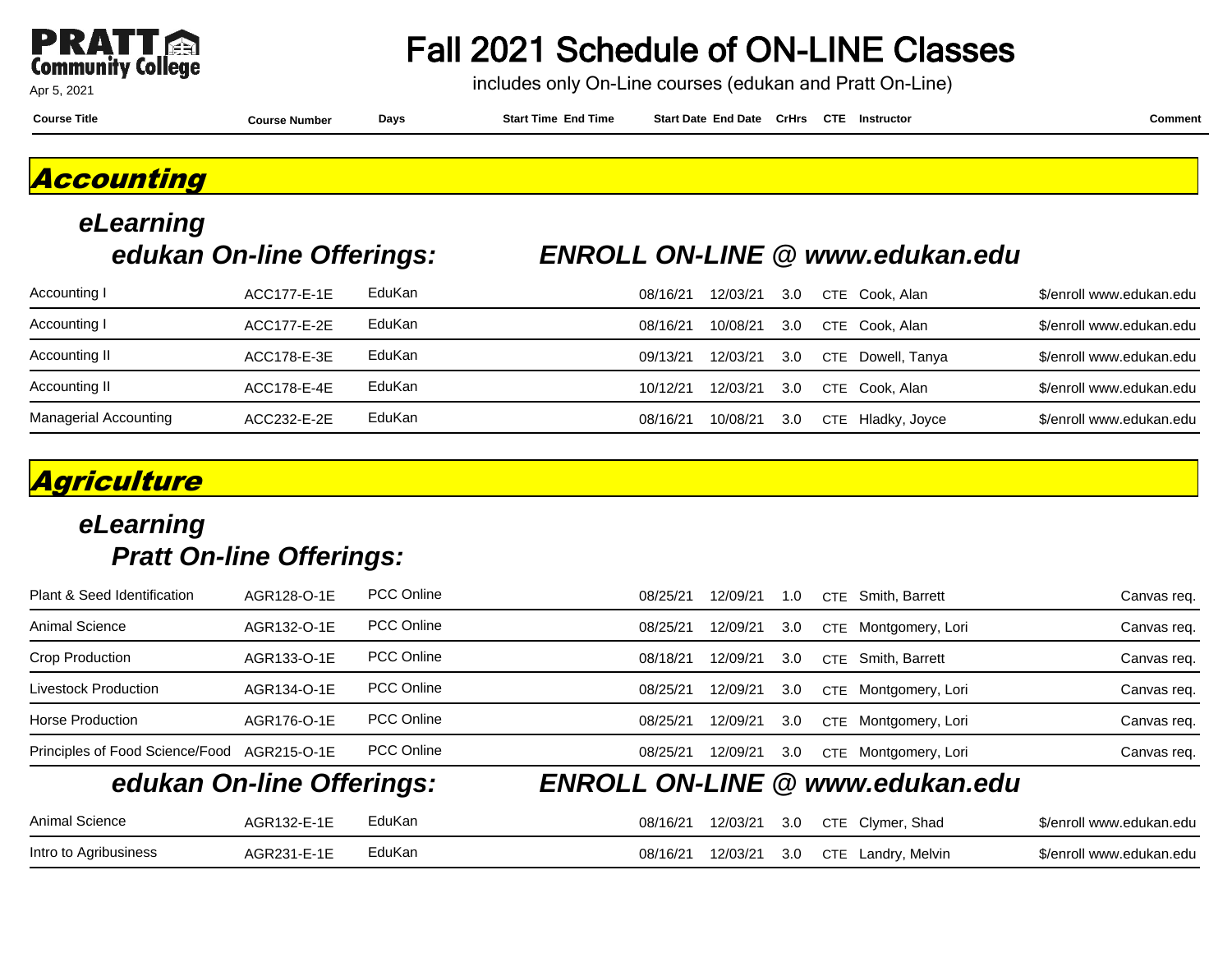

Fall 2021 Schedule of ON-LINE Classes

includes only On-Line courses (edukan and Pratt On-Line)

**Course Title Course Number Days Start Time End Time Start Date End Date CrHrs Instructor Comment CTE**

#### **Allied Health Occupations**

#### **eLearning Pratt On-line Offerings:**

| Nurse Aide I           | HOC101-O-1E | <b>PCC Online</b> | 08/16/21 | 10/03/21 | 5.0 | CTE Buchmueller, Linda |
|------------------------|-------------|-------------------|----------|----------|-----|------------------------|
| Nurse Aide I           | HOC101-O-2E | <b>PCC Online</b> | 08/30/21 | 10/17/21 | 5.0 | CTE Schmitz, Nikki     |
| Nurse Aide I           | HOC101-O-3E | <b>PCC Online</b> | 09/27/21 | 11/21/21 | 5.0 | CTE Buchmueller, Linda |
| Nurse Aide I           | HOC101-O-4E | <b>PCC Online</b> | 10/18/21 | 12/12/21 | 5.0 | CTE Buchmueller, Linda |
| <b>Medication Aide</b> | HOC102-O-1E | <b>PCC Online</b> | 08/23/21 | 10/10/21 | 5.0 | CTE Denney, Kelli      |
| <b>Medication Aide</b> | HOC102-O-2E | <b>PCC Online</b> | 09/20/21 | 11/07/21 | 5.0 | CTE Denney, Kelli      |
| <b>Medication Aide</b> | HOC102-O-3E | PCC Online        | 10/25/21 | 12/12/21 | 5.0 | CTE Denney, Kelli      |

#### **Art**

| Art Appreciation        | ART139-O-1E               | <b>PCC Online</b> | 08/25/21 | 12/09/21 | 3.0 | Freeman, Mark                          |                          |
|-------------------------|---------------------------|-------------------|----------|----------|-----|----------------------------------------|--------------------------|
|                         | edukan On-line Offerings: |                   |          |          |     | <b>ENROLL ON-LINE @ www.edukan.edu</b> |                          |
| Digital Photography     | ART128-E-1E               | EduKan            | 08/16/21 | 12/03/21 | 3.0 | Copas, Susan                           | \$/enroll www.edukan.edu |
| Art Appreciation        | ART139-E-1E               | EduKan            | 08/16/21 | 12/03/21 | 3.0 | Farmer, Dustin                         | \$/enroll www.edukan.edu |
| Art Appreciation        | ART139-E-2E               | EduKan            | 08/16/21 | 10/08/21 | 3.0 | Mahieu, Rebel                          | \$/enroll www.edukan.edu |
| Art Appreciation        | ART139-E-3E               | EduKan            | 09/13/21 | 12/03/21 | 3.0 | Mahieu, Rebel                          | \$/enroll www.edukan.edu |
| Art Appreciation        | ART139-E-4E               | EduKan            | 10/12/21 | 12/03/21 | 3.0 | Mahieu, Rebel                          | \$/enroll www.edukan.edu |
| Art Appreciation        | ART139-E-5E               | EduKan            | 11/22/21 | 12/17/21 | 3.0 | Farmer, Dustin                         | \$/enroll www.edukan.edu |
| Survey of Art History I | ART176-E-1E               | EduKan            | 08/16/21 | 12/03/21 | 3.0 | Copas, Susan                           | \$/enroll www.edukan.org |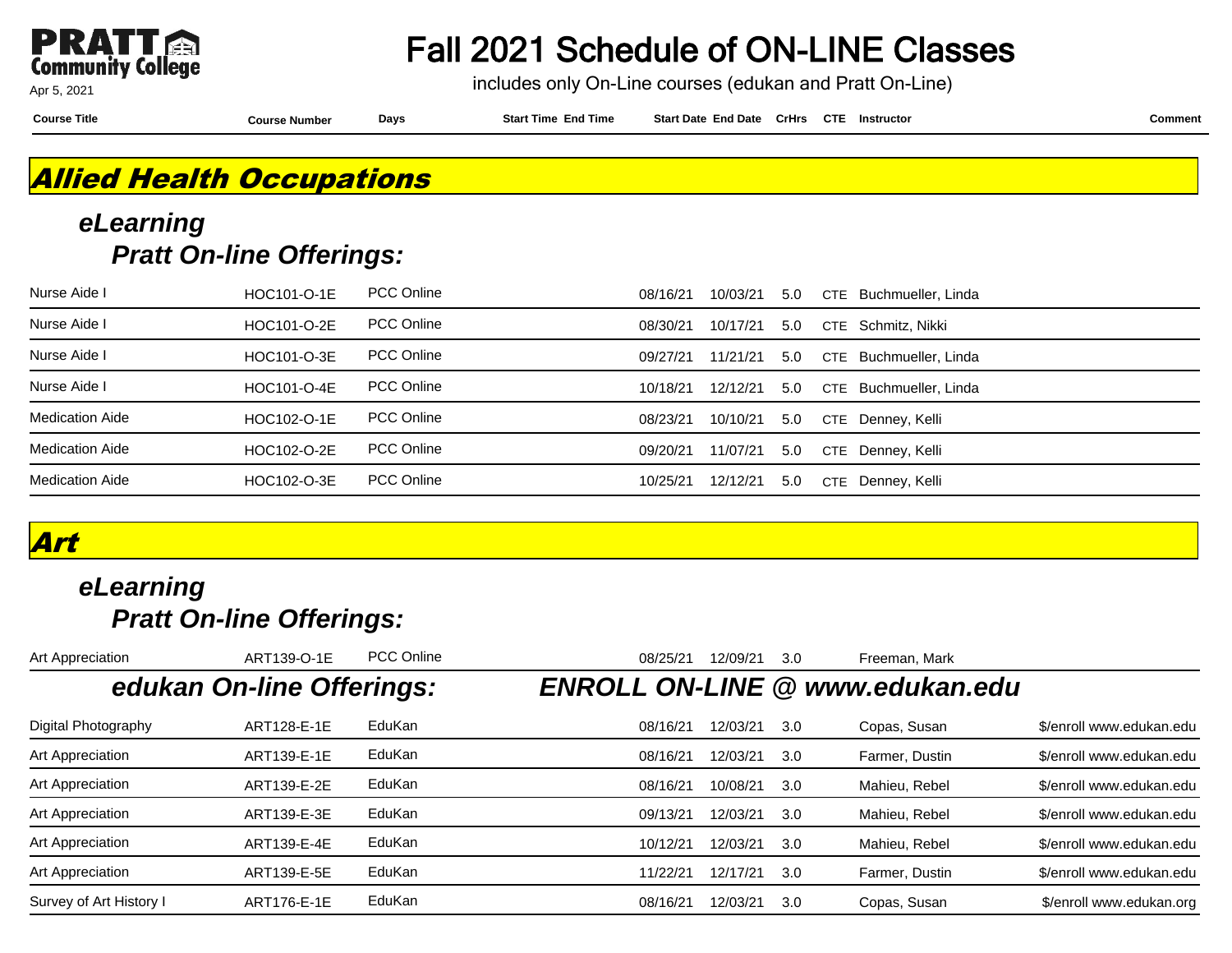# **PRATT**<br>Community College

Apr 5, 2021

## Fall 2021 Schedule of ON-LINE Classes

includes only On-Line courses (edukan and Pratt On-Line)

| <b>Course Title</b>           | <b>Course Number</b> | Days   | End Time<br><b>Start Time</b> | <b>Start Date</b> | <b>End Date</b> | CrHrs | <b>CTE</b> | Instructor      | Comment                 |
|-------------------------------|----------------------|--------|-------------------------------|-------------------|-----------------|-------|------------|-----------------|-------------------------|
| Survey of Art I<br>History II | AΚ                   | ∶duKar |                               | 08/16/2           | 12/03/2         | 3.0   |            | Copas.<br>Susan | 5/enroll www.edukan.edu |

#### **Biology**

| <b>General Biology</b>           | BIO125-O-1E               | PCC Online | 09/07/21 | 12/09/21 | 5.0 | Chambers, Dave                         |                          |
|----------------------------------|---------------------------|------------|----------|----------|-----|----------------------------------------|--------------------------|
| Anatomy & Physiology             | BIO278-O-1E               | PCC Online | 09/07/21 | 12/09/21 | 5.0 | Ghumm, Jason                           |                          |
|                                  | edukan On-line Offerings: |            |          |          |     | <b>ENROLL ON-LINE @ www.edukan.edu</b> |                          |
| <b>Basic Nutrition</b>           | BIO101-E-1E               | EduKan     | 08/16/21 | 12/03/21 | 3.0 | Kerin, Allison                         | \$/enroll www.edukan.edu |
| <b>Basic Nutrition</b>           | BIO101-E-2E               | EduKan     | 08/16/21 | 10/08/21 | 3.0 | Kerin, Allison                         | \$/enroll www.edukan.org |
| <b>Basic Nutrition</b>           | BIO101-E-3E               | EduKan     | 09/13/21 | 12/03/21 | 3.0 | Kerin, Allison                         | \$/enroll www.edukan.edu |
| <b>Basic Nutrition</b>           | BIO101-E-4E               | EduKan     | 10/12/21 | 12/03/21 | 3.0 | Kerin, Allison                         | \$/enroll www.edukan.org |
| <b>Environmental Science</b>     | BIO121-E-1E               | EduKan     | 08/16/21 | 12/03/21 | 3.0 | Clemens, Paul                          | \$/enroll www.edukan.org |
| <b>Environmental Science Lab</b> | BIO122-E-1E               | EduKan     | 08/16/21 | 12/03/21 | 2.0 | Clemens, Paul                          | \$/enroll www.edukan.org |
| General Biology                  | BIO125-E-1E               | EduKan     | 08/16/21 | 12/03/21 | 5.0 | Tarus, Heidi                           | \$/enroll www.edukan.edu |
| General Biology                  | BIO125-E-2E               | EduKan     | 08/16/21 | 10/08/21 | 5.0 | Haas, Jared                            | \$/enroll www.edukan.edu |
| General Biology                  | BIO125-E-3E               | EduKan     | 09/13/21 | 12/03/21 | 5.0 | Pfortmiller, Jennifer                  | \$/enroll www.edukan.edu |
| General Biology                  | BIO125-E-4E               | EduKan     | 10/12/21 | 12/03/21 | 5.0 | Haas, Jared                            | \$/enroll www.edukan.edu |
| Microbiology                     | BIO165-E-2E               | EduKan     | 08/16/21 | 10/08/21 | 5.0 | Patterson, Mary                        | \$/enroll www.edukan.edu |
| Microbiology                     | BIO165-E-3E               | EduKan     | 09/13/21 | 12/03/21 | 5.0 | Walker, Jason                          | \$/enroll www.edukan.edu |
| Microbiology                     | <b>BIO165-E-AE</b>        | EduKan     | 08/16/21 | 12/03/21 | 5.0 | Walker, Jason                          | \$/enroll www.edukan.edu |
| Microbiology                     | <b>BIO165-E-BE</b>        | EduKan     | 08/16/21 | 12/03/21 | 5.0 | Patterson, Mary                        | \$/enroll www.edukan.edu |
| Microbiology                     | <b>BIO165-E-CE</b>        | EduKan     | 08/16/21 | 12/03/21 | 5.0 | Tarus, Heidi                           | \$/enroll www.edukan.edu |
| Anatomy & Physiology I           | <b>BIO276-E-AE</b>        | EduKan     | 08/16/21 | 12/03/21 | 4.0 | Reichert, Tricia                       | \$/enroll www.edukan.edu |
| Anatomy & Physiology I           | <b>BIO276-E-BE</b>        | EduKan     | 08/16/21 | 12/03/21 | 4.0 | Tamburro, Maria                        | \$/enroll www.edukan.edu |
| Anatomy & Physiology I           | <b>BIO276-E-CE</b>        | EduKan     | 08/16/21 | 10/08/21 | 4.0 | Reichert, Tricia                       | \$/enroll www.edukan.edu |
|                                  |                           |            |          |          |     |                                        |                          |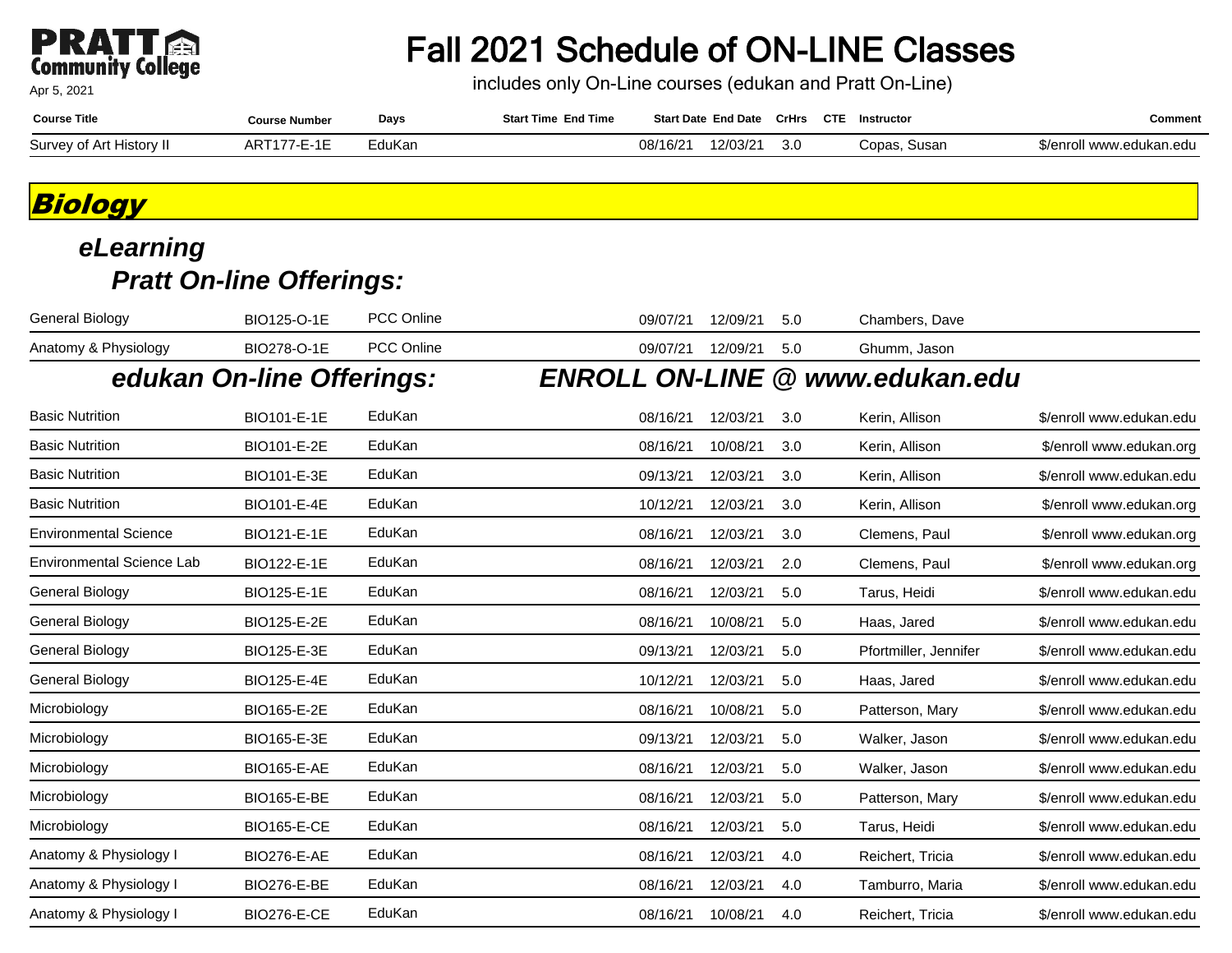### **PRATT**<br>Community College Apr 5, 2021

# Fall 2021 Schedule of ON-LINE Classes

includes only On-Line courses (edukan and Pratt On-Line)

| <b>Course Title</b>     | <b>Course Number</b> | Days   | <b>Start Time End Time</b> |          | <b>Start Date End Date</b> | <b>CrHrs</b> | <b>CTE</b> | Instructor            | <b>Comment</b>           |
|-------------------------|----------------------|--------|----------------------------|----------|----------------------------|--------------|------------|-----------------------|--------------------------|
| Anatomy & Physiology I  | <b>BIO276-E-DE</b>   | EduKan |                            | 08/16/21 | 10/08/21                   | 4.0          |            | Hayes, Donald         | \$/enroll www.edukan.edu |
| Anatomy & Physiology I  | <b>BIO276-E-EE</b>   | EduKan |                            | 09/13/21 | 12/03/21                   | 4.0          |            | Reichert, Tricia      | \$/enroll www.edukan.edu |
| Anatomy & Physiology I  | <b>BIO276-E-FE</b>   | EduKan |                            | 09/13/21 | 12/03/21                   | 4.0          |            | Pfeifer, Chuck        | \$/enroll www.edukan.edu |
| Anatomy & Physiology I  | <b>BIO276-E-GE</b>   | EduKan |                            | 10/12/21 | 12/03/21                   | 4.0          |            | Altman, Michael       | \$/enroll www.edukan.edu |
| Anatomy & Physiology I  | <b>BIO276-E-HE</b>   | EduKan |                            | 10/12/21 | 12/03/21                   | 4.0          |            | Reichert, Tricia      | \$/enroll www.edukan.edu |
| Anatomy & Physiology II | <b>BIO277-E-AE</b>   | EduKan |                            | 08/16/21 | 12/03/21                   | 4.0          |            | Payne, J. Nicole      | \$/enroll www.edukan.edu |
| Anatomy & Physiology II | <b>BIO277-E-BE</b>   | EduKan |                            | 08/16/21 | 12/03/21                   | 4.0          |            | Tamburro, Maria       | \$/enroll www.edukan.edu |
| Anatomy & Physiology II | <b>BIO277-E-CE</b>   | EduKan |                            | 08/16/21 | 10/08/21                   | 4.0          |            | Pfeifer, Chuck        | \$/enroll www.edukan.edu |
| Anatomy & Physiology II | <b>BIO277-E-DE</b>   | EduKan |                            | 08/16/21 | 10/08/21                   | 4.0          |            | Altman, Michael       | \$/enroll www.edukan.edu |
| Anatomy & Physiology II | <b>BIO277-E-EE</b>   | EduKan |                            | 09/13/21 | 12/03/21                   | 4.0          |            | Payne, J. Nicole      | \$/enroll www.edukan.edu |
| Anatomy & Physiology II | <b>BIO277-E-FE</b>   | EduKan |                            | 09/13/21 | 12/03/21                   | 4.0          |            | Tamburro, Maria       | \$/enroll www.edukan.edu |
| Anatomy & Physiology II | <b>BIO277-E-GE</b>   | EduKan |                            | 10/12/21 | 12/03/21                   | 4.0          |            | Hayes, Donald         | \$/enroll www.edukan.edu |
| Anatomy & Physiology II | <b>BIO277-E-HE</b>   | EduKan |                            | 10/12/21 | 12/03/21                   | 4.0          |            | Pfeifer, Chuck        | \$/enroll www.edukan.edu |
| Anatomy & Physiology    | BIO278-E-1E          | EduKan |                            | 08/16/21 | 12/03/21                   | 5.0          |            | Hayes, Donald         | \$/enroll www.edukan.edu |
| Anatomy & Physiology    | BIO278-E-2E          | EduKan |                            | 08/16/21 | 10/08/21                   | 5.0          |            | Pfortmiller, Jennifer | \$/enroll www.edukan.edu |
| Anatomy & Physiology    | BIO278-E-3E          | EduKan |                            | 09/13/21 | 12/03/21                   | 5.0          |            | Pfortmiller, Jennifer | \$/enroll www.edukan.edu |
| Pathophysiology         | BIO290-E-1E          | EduKan |                            | 08/16/21 | 12/03/21                   | 4.0          | <b>CTE</b> | Samuels, Michael      | \$/enroll www.edukan.edu |

#### **Business**

#### **eLearning Pratt On-line Offerings:**

| edukan On-line Offerings:     |             |                   |          | <b>ENROLL ON-LINE @ www.edukan.edu</b> |  |                  |             |
|-------------------------------|-------------|-------------------|----------|----------------------------------------|--|------------------|-------------|
| <b>Medical Terminology</b>    | BUS249-O-1E | <b>PCC Online</b> | 08/25/21 | 12/09/21 3.0                           |  | CTE Ricke, Carol | Canvas Req. |
| <b>Business Communication</b> | BUS236-O-1E | <b>PCC Online</b> | 08/25/21 | 12/09/21 3.0                           |  | Ricke, Carol     | Canvas Req. |
| Microcomp Office Apps I       | BUS235-O-1E | <b>PCC Online</b> | 08/25/21 | 12/09/21 3.0                           |  | Patton, John     | Canvas Req. |

Advertising BUS150-E-2E EduKan 08/16/21 10/08/21 3.0 CTE Shiao, Ling \$/enroll www.edukan.edu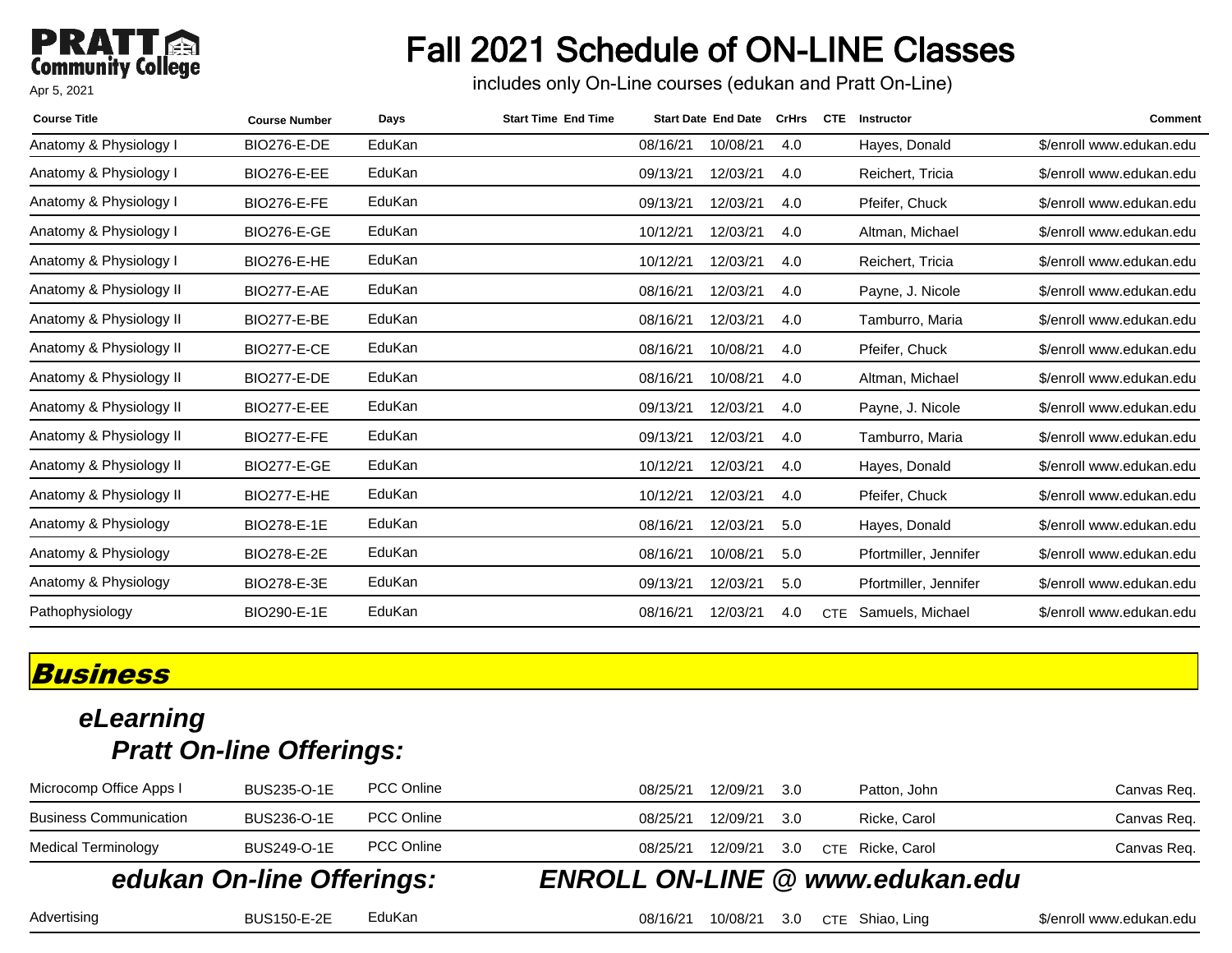### **PRATT** Apr 5, 2021

# Fall 2021 Schedule of ON-LINE Classes

includes only On-Line courses (edukan and Pratt On-Line)

| <b>Course Title</b>                 | <b>Course Number</b> | Days   | <b>Start Time End Time</b> |          | Start Date End Date CrHrs |     |            | <b>CTE</b> Instructor | <b>Comment</b>           |
|-------------------------------------|----------------------|--------|----------------------------|----------|---------------------------|-----|------------|-----------------------|--------------------------|
| Advertising                         | <b>BUS150-E-4E</b>   | EduKan |                            | 10/12/21 | 12/03/21                  | 3.0 |            | CTE Shiao, Ling       | \$/enroll www.edukan.edu |
| <b>Personal Finance</b>             | <b>BUS176-E-3E</b>   | EduKan |                            | 09/13/21 | 12/03/21                  | 3.0 |            | Hladky, Joyce         | \$/enroll www.edukan.edu |
| Human Relations                     | <b>BUS177-E-2E</b>   | EduKan |                            | 08/16/21 | 10/08/21                  | 3.0 |            | Willhite, Joyce       | \$/enroll www.edukan.org |
| Human Relations                     | <b>BUS177-E-4E</b>   | EduKan |                            | 10/12/21 | 12/03/21                  | 3.0 |            | Creach, Lisa          | \$/enroll www.edukan.org |
| Human Relations                     | <b>BUS177-E-5E</b>   | EduKan |                            | 11/22/21 | 12/17/21                  | 3.0 |            | Willhite, Joyce       | \$/enroll www.edukan.edu |
| Introduction to Business            | <b>BUS178-E-2E</b>   | EduKan |                            | 08/16/21 | 10/08/21                  | 3.0 |            | CTE Hladky, Joyce     | \$/enroll www.edukan.org |
| <b>Business Ethics</b>              | BUS218-E-3E          | EduKan |                            | 09/13/21 | 12/03/21                  | 3.0 |            | Creach, Lisa          | \$/enroll www.edukan.org |
| Human Resource Mangement            | <b>BUS221-E-1E</b>   | EduKan |                            | 08/16/21 | 12/03/21                  | 3.0 | <b>CTE</b> | Willhite, Joyce       | \$/enroll www.edukan.edu |
| Human Resource Mangement            | BUS221-E-3E          | EduKan |                            | 09/13/21 | 12/03/21                  | 3.0 |            | CTE Hladky, Joyce     | \$/enroll www.edukan.org |
| Business Law                        | BUS233-E-1E          | EduKan |                            | 08/16/21 | 12/03/21                  | 3.0 |            | CTE Lahargoue, Esther | \$/enroll www.edukan.edu |
| <b>Business Law</b>                 | BUS233-E-2E          | EduKan |                            | 08/16/21 | 10/08/21                  | 3.0 |            | CTE Lahargoue, Brian  | \$/enroll www.edukan.edu |
| Business Law                        | BUS233-E-3E          | EduKan |                            | 09/13/21 | 12/03/21                  | 3.0 |            | CTE Lahargoue, Esther | \$/enroll www.edukan.edu |
| Business Law                        | <b>BUS233-E-4E</b>   | EduKan |                            | 10/12/21 | 12/03/21                  | 3.0 |            | CTE Lahargoue, Brian  | \$/enroll www.edukan.edu |
| Marketing                           | <b>BUS234-E-1E</b>   | EduKan |                            | 08/16/21 | 12/03/21                  | 3.0 |            | CTE Shiao, Ling       | \$/enroll www.edukan.edu |
| Marketing                           | BUS234-E-3E          | EduKan |                            | 09/13/21 | 12/03/21                  | 3.0 | <b>CTE</b> | Shiao, Ling           | \$/enroll www.edukan.edu |
| Marketing                           | <b>BUS234-E-4E</b>   | EduKan |                            | 10/12/21 | 12/03/21                  | 3.0 | <b>CTE</b> | Shiao, Ling           | \$/enroll www.edukan.edu |
| <b>Business Management</b>          | <b>BUS237-E-2E</b>   | EduKan |                            | 08/16/21 | 10/08/21                  | 3.0 |            | CTE Hladky, Joyce     | \$/enroll www.edukan.org |
| Entrepreneurship                    | <b>BUS242-E-2E</b>   | EduKan |                            | 08/16/21 | 10/08/21                  | 3.0 |            | Creach, Lisa          | \$/enroll www.edukan.edu |
| Medical Terminology                 | <b>BUS249-E-2E</b>   | EduKan |                            | 08/16/21 | 10/08/21                  | 3.0 |            | CTE Farrell, Sherry   | \$/enroll www.edukan.edu |
| Medical Terminology                 | BUS249-E-3E          | EduKan |                            | 09/13/21 | 12/03/21                  | 3.0 |            | CTE Farrell, Sherry   | \$/enroll www.edukan.edu |
| Medical Terminology                 | <b>BUS249-E-4E</b>   | EduKan |                            | 10/12/21 | 12/03/21                  | 3.0 |            | CTE Farrell, Sherry   | \$/enroll www.edukan.edu |
| <b>Medical Terminology</b>          | <b>BUS249-E-AE</b>   | EduKan |                            | 08/16/21 | 12/03/21                  | 3.0 | <b>CTE</b> | Ricke, Carol          | \$/enroll www.edukan.edu |
| Medical Terminology                 | <b>BUS249-E-BE</b>   | EduKan |                            | 08/16/21 | 12/03/21                  | 3.0 |            | CTE Farrell, Sherry   | \$/enroll www.edukan.edu |
| Principles of Macroeconomics        | <b>BUS276-E-1E</b>   | EduKan |                            | 08/16/21 | 12/03/21                  | 3.0 |            | Gunasekara, Hiran     | \$/enroll www.edukan.edu |
| <b>Principles of Macroeconomics</b> | <b>BUS276-E-3E</b>   | EduKan |                            | 09/13/21 | 12/03/21                  | 3.0 |            | Bryant, Gene          | \$/enroll www.edukan.edu |
| Principles of Microeconomics        | <b>BUS277-E-1E</b>   | EduKan |                            | 08/16/21 | 12/03/21                  | 3.0 |            | Gunasekara, Hiran     | \$/enroll www.edukan.edu |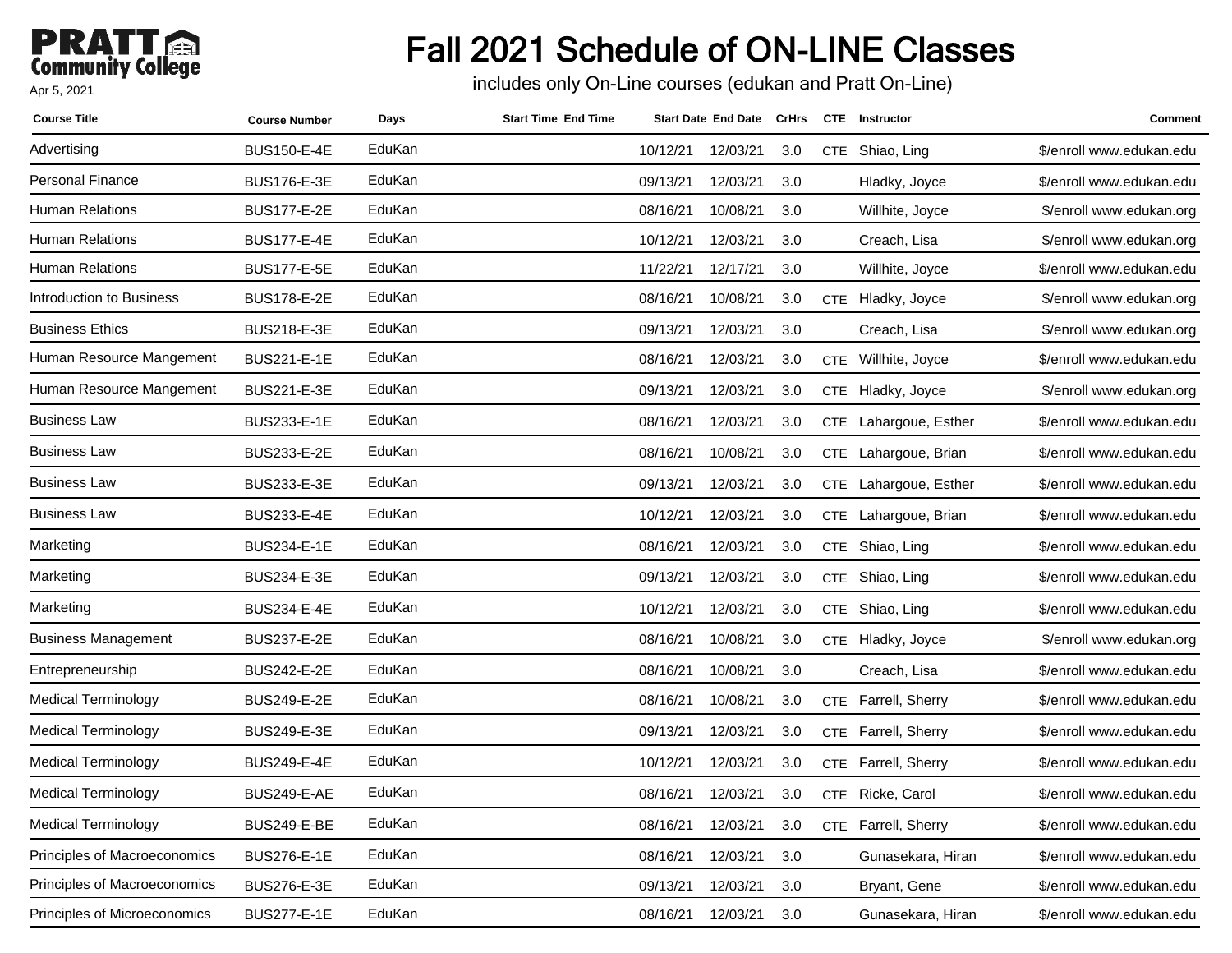#### **PRA1** Tei **Community College**

Apr 5, 2021

## Fall 2021 Schedule of ON-LINE Classes

includes only On-Line courses (edukan and Pratt On-Line)

| <b>Course Title</b>            | <b>Course Number</b> | Days   | <b>Start Time End Time</b> |          |          |      | Start Date End Date CrHrs CTE Instructor | Comment                  |
|--------------------------------|----------------------|--------|----------------------------|----------|----------|------|------------------------------------------|--------------------------|
| Principles of Microeconomics   | <b>BUS277-E-3E</b>   | EduKan |                            | 09/13/21 | 12/03/21 | -3.0 | Bryant, Gene                             | \$/enroll www.edukan.edu |
| Business & Economic Statistics | BUS278-E-3E          | EduKan |                            | 09/13/21 | 12/03/21 | 3.0  | Creach. Lisa                             | \$/enroll www.edukan.org |

#### **Chemistry**

# **eLearning**

#### **edukan On-line Offerings: ENROLL ON-LINE @ www.edukan.edu**

| <b>Fundamentals of Chemistry</b> | CHM176-E-1E | EduKan | 08/16/21 | 12/03/21 | 5.0 | Tews, Jason     | \$/enroll www.edukan.edu |
|----------------------------------|-------------|--------|----------|----------|-----|-----------------|--------------------------|
| <b>Fundamentals of Chemistry</b> | CHM176-E-3E | EduKan | 09/13/21 | 12/03/21 | 5.0 | Tews, Jason     | \$/enroll www.edukan.edu |
| General Chemistry I              | CHM186-E-2E | EduKan | 08/16/21 | 12/03/21 | 5.0 | Marshall, Karen | \$/enroll www.edukan.edu |
| General Chemistry I              | CHM186-E-AE | EduKan | 08/16/21 | 12/03/21 | 5.0 | Clemens, Paul   | \$/enroll www.edukan.edu |
| General Chemistry I              | CHM186-E-BE | EduKan | 08/16/21 | 12/03/21 | 5.0 | Marshall, Karen | \$/enroll www.edukan.edu |
| Gen Chem II & Qual Analysis      | CHM187-E-1E | EduKan | 08/16/21 | 12/03/21 | 5.0 | Clemens, Paul   | \$/enroll www.edukan.edu |
| Gen Chem II & Qual Analysis      | CHM187-E-4E | EduKan | 10/12/21 | 12/03/21 | 5.0 | Marshall, Karen | \$/enroll www.edukan.edu |

#### **Communications**

| <b>Public Speaking</b>              | COM276-O-1E | <b>PCC Online</b> | 08/25/21 | 12/09/21 | -3.0 | Wilson, Heather                        | Canvas Required          |
|-------------------------------------|-------------|-------------------|----------|----------|------|----------------------------------------|--------------------------|
| <b>Public Speaking</b>              | COM276-O-2E | <b>PCC Online</b> | 08/25/21 | 12/09/21 | 3.0  | Wilson, Heather                        | Canvas req.              |
| edukan On-line Offerings:           |             |                   |          |          |      | <b>ENROLL ON-LINE @ www.edukan.edu</b> |                          |
| Interpersonal Communications        | COM106-E-1E | EduKan            | 08/16/21 | 12/03/21 | 3.0  | Carr, Stacey                           | \$/enroll www.edukan.edu |
| <b>Interpersonal Communications</b> | COM106-E-2E | EduKan            | 08/16/21 | 10/08/21 | 3.0  | Carr, Stacey                           | \$/enroll www.edukan.edu |
| Interpersonal Communications        | COM106-E-3E | EduKan            | 09/13/21 | 12/03/21 | -3.0 | Carr, Stacey                           | \$/enroll www.edukan.edu |
| Interpersonal Communications        | COM106-E-4E | EduKan            | 10/12/21 | 12/03/21 | 3.0  | Carr, Stacey                           | \$/enroll www.edukan.edu |
| <b>Public Speaking</b>              | COM276-E-1E | EduKan            | 08/16/21 | 12/03/21 | 3.0  | Oleson, Angela                         | \$/enroll www.edukan.edu |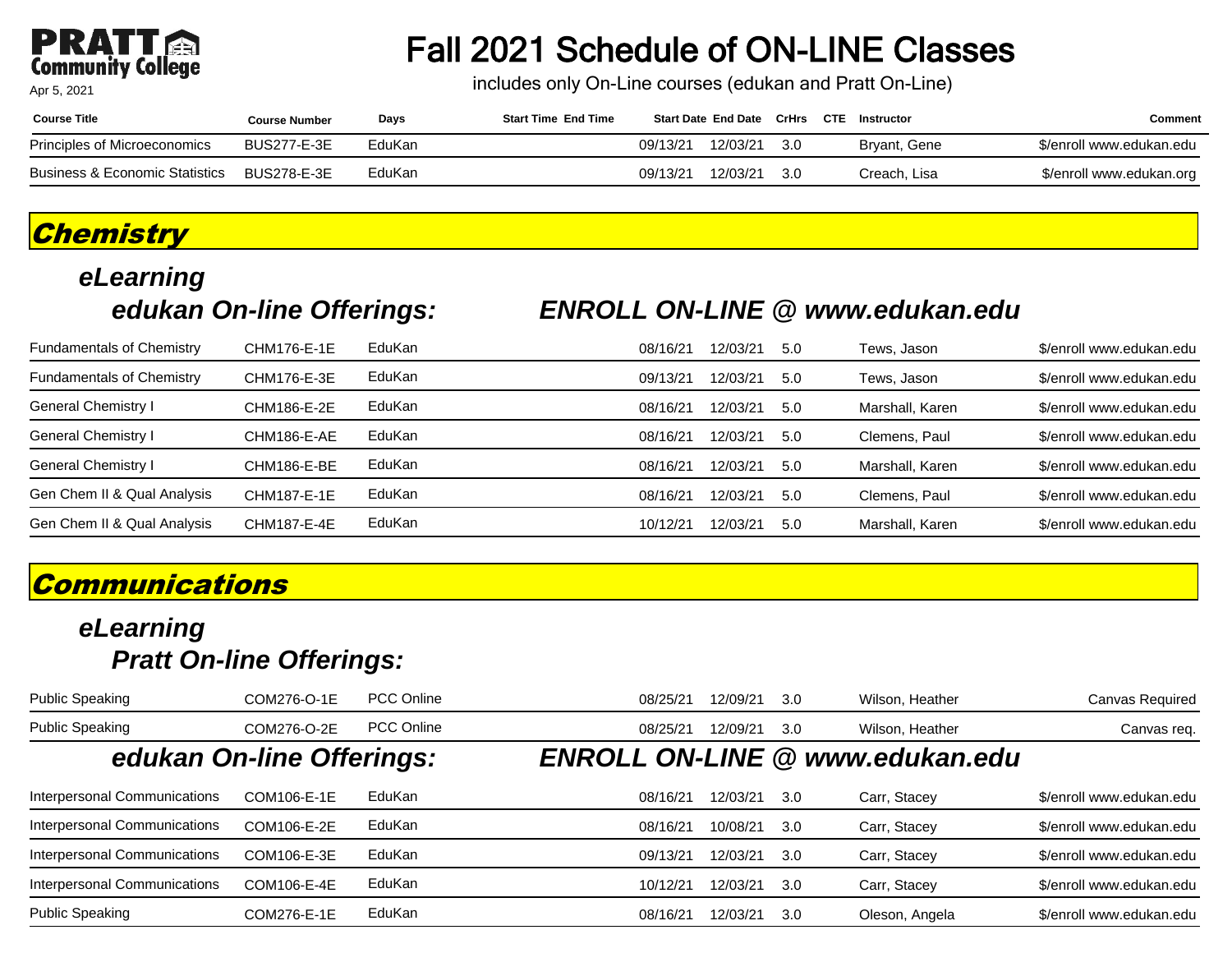#### PRA **Community College**

Apr 5, 2021

## Fall 2021 Schedule of ON-LINE Classes

includes only On-Line courses (edukan and Pratt On-Line)

| <b>Course Title</b> | Course Number | Days   | <b>Start Time End Time</b> |          | <b>Start Date End Date CrHrs</b> |     | CTE | Instructor     | Comment                  |
|---------------------|---------------|--------|----------------------------|----------|----------------------------------|-----|-----|----------------|--------------------------|
| Public Speaking     | COM276-E-3E   | EduKan |                            | 09/13/21 | 12/03/21                         | 3.0 |     | Oleson, Angela | \$/enroll www.edukan.edu |
| Public Speaking     | COM276-E-4E   | EduKan |                            | 10/12/21 | 12/03/21                         | 3.0 |     | Oleson, Angela | \$/enroll www.edukan.edu |

#### **Computer Science**

# **eLearning**

#### **edukan On-line Offerings: ENROLL ON-LINE @ www.edukan.edu**

| Introduction to Computers | CSC176-E-2E | EduKan | 08/16/21 | 10/08/21 | 3.0 | Flax. Deedee         | \$/enroll www.edukan.edu |
|---------------------------|-------------|--------|----------|----------|-----|----------------------|--------------------------|
| Introduction to Computers | CSC176-E-3E | EduKan | 09/13/21 | 12/03/21 | 3.0 | Flax. Deedee         | \$/enroll www.edukan.edu |
| Introduction to Computers | CSC176-E-5E | EduKan | 11/22/21 | 12/17/21 | 3.0 | Bryant, Gene         | \$/enroll www.edukan.edu |
| Web Page Design           | CSC201-E-1E | EduKan | 08/16/21 | 12/03/21 | 3.0 | Flax. Deedee<br>CTF. | \$/enroll www.edukan.edu |
| Web Page Design           | CSC201-E-3E | EduKan | 09/13/21 | 12/03/21 | 3.0 | Flax. Deedee<br>CTE. | \$/enroll www.edukan.edu |
| Web Page Design           | CSC201-E-4E | EduKan | 10/12/21 | 12/03/21 | 3.0 | CTE Flax. Deedee     | \$/enroll www.edukan.edu |

#### **Drama**

# **eLearning**

#### **edukan On-line Offerings: ENROLL ON-LINE @ www.edukan.edu**

| Introduction to Film | DRM200-E-1E | EduKan | 08/16/21 | 12/03/21 | -3.0 | Banerjee, Deb | \$/enroll www.edukan.org |
|----------------------|-------------|--------|----------|----------|------|---------------|--------------------------|
| Introduction to Film | DRM200-E-2E | EduKan | 08/16/21 | 10/08/21 | -3.0 | Banerjee, Deb | \$/enroll www.edukan.org |
| Introduction to Film | DRM200-E-3E | EduKan | 09/13/21 | 12/03/21 | -3.0 | Banerjee, Deb | \$/enroll www.edukan.org |
| Introduction to Film | DRM200-E-4E | EduKan | 10/12/21 | 12/03/21 | -3.0 | Banerjee, Deb | \$/enroll www.edukan.org |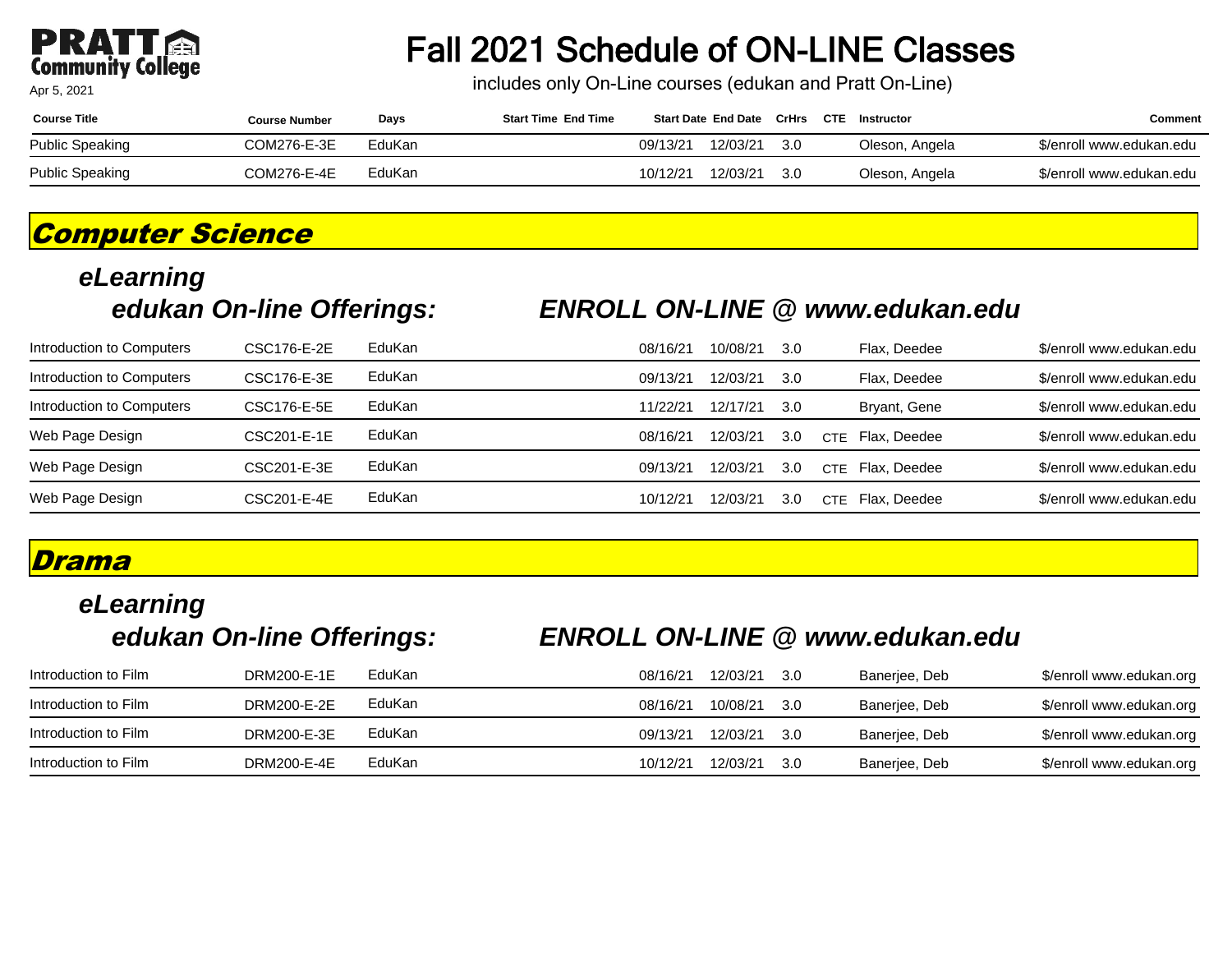

### Fall 2021 Schedule of ON-LINE Classes

includes only On-Line courses (edukan and Pratt On-Line)

**Course Title Course Number Days Start Time End Time Start Date End Date CrHrs Instructor Comment CTE**

#### **Education**

# **eLearning**

#### **edukan On-line Offerings: ENROLL ON-LINE @ www.edukan.edu**

| Orientation:              | EDU111-E-1E | EduKan        | 08/16/21 | 12/03/21 | 1.0 | Lundgren, Kirsten | \$/enroll www.edukan.edu |
|---------------------------|-------------|---------------|----------|----------|-----|-------------------|--------------------------|
| Orientation:              | EDU111-E-2E | EduKan        | 08/16/21 | 10/08/21 | 1.0 | Lundgren, Kirsten | \$/enroll www.edukan.edu |
| Orientation:              | EDU111-E-3E | <b>EduKan</b> | 09/13/21 | 12/03/21 | 1.0 | Lundgren, Kirsten | \$/enroll www.edukan.edu |
| Orientation:              | EDU111-E-4E | EduKan        | 10/12/21 | 12/03/21 | 1.0 | Lundgren, Kirsten | \$/enroll www.edukan.edu |
| Found of Modern Education | EDU177-E-1E | <b>EduKan</b> | 08/16/21 | 12/03/21 | 3.0 | Petrilla, Jamie   | \$/enroll www.edukan.edu |
| Found of Modern Education | EDU177-E-2E | EduKan        | 08/18/21 | 10/08/21 | 3.0 | Petrilla, Jamie   | \$/enroll www.edukan.edu |
| Found of Modern Education | EDU177-E-3E | <b>EduKan</b> | 09/13/21 | 12/03/21 | 3.0 | Petrilla, Jamie   | \$/enroll www.edukan.edu |
| Found of Modern Education | EDU177-E-4E | EduKan        | 10/12/21 | 12/03/21 | 3.0 | Petrilla, Jamie   | \$/enroll www.edukan.edu |
| Children's Literature     | EDU277-E-1E | <b>EduKan</b> | 08/16/21 | 12/03/21 | 3.0 | Lundgren, Kirsten | \$/enroll www.edukan.edu |
| Children's Literature     | EDU277-E-2E | EduKan        | 08/16/21 | 10/08/21 | 3.0 | Lundgren, Kirsten | \$/enroll www.edukan.edu |
| Children's Literature     | EDU277-E-4E | EduKan        | 10/12/21 | 12/03/21 | 3.0 | Lundgren, Kirsten | \$/enroll www.edukan.edu |

#### **Electrical Power Distribution**

| <b>Electrical Theory</b>   | EPD124-O-1E | <b>PCC Online</b> | 08/25/21 | 12/09/21 | 3.0 | CTE Campbell, Phillip     | Canvas Req. |
|----------------------------|-------------|-------------------|----------|----------|-----|---------------------------|-------------|
| <b>Underground Systems</b> | EPD126-O-1E | <b>PCC Online</b> | 08/25/21 | 12/09/21 |     | 3.0 CTE Campbell, Phillip |             |
| Sys Des Const Maint        | EPD131-O-1E | <b>PCC Online</b> | 08/25/21 | 12/09/21 |     | 3.0 CTE Campbell, Phillip | Canvas req. |
| Ind Safety & Rel           | EPD236-O-1E | <b>PCC Online</b> | 08/25/21 | 12/09/21 |     | 3.0 CTE Campbell, Phillip | Canvas req. |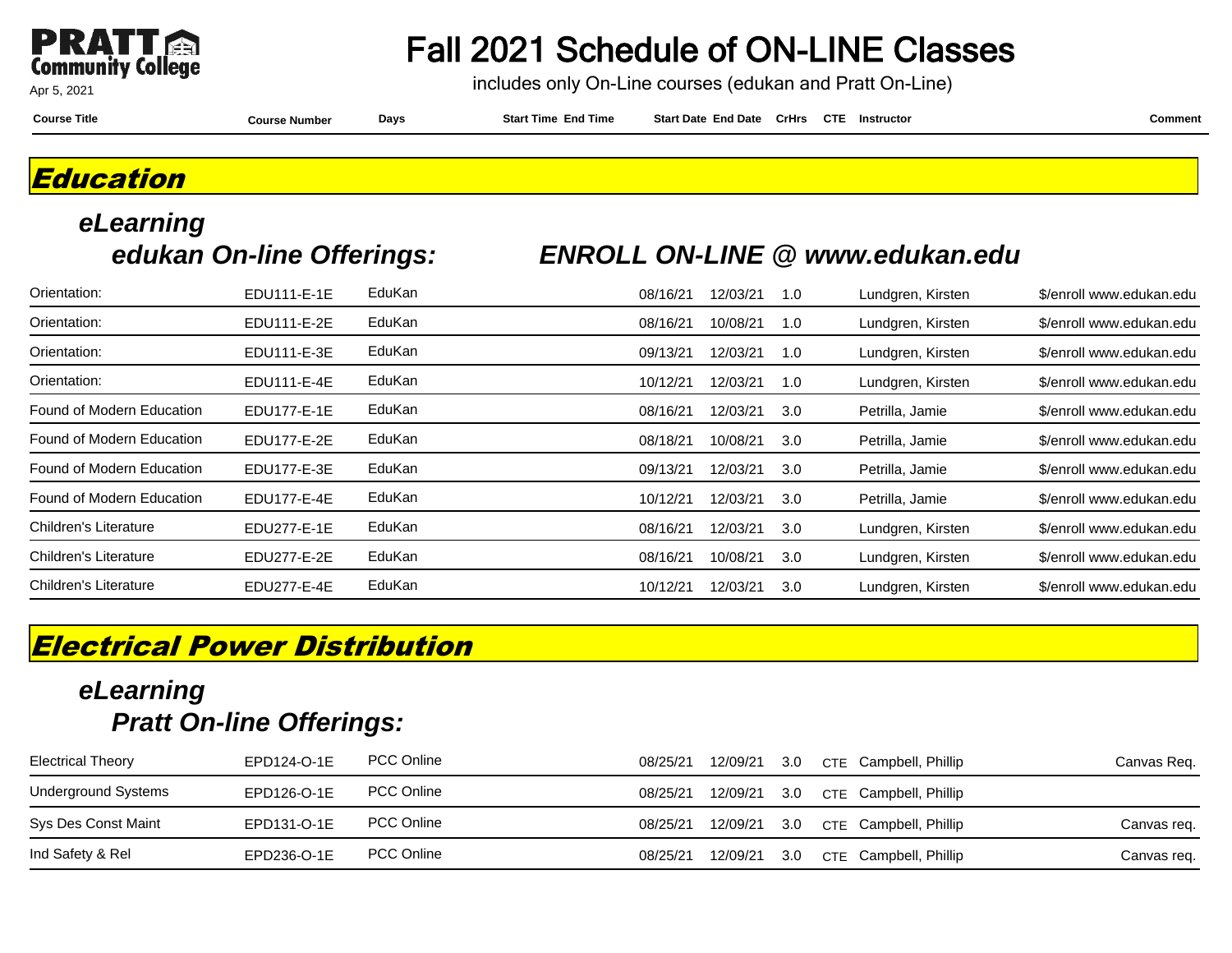

includes only On-Line courses (edukan and Pratt On-Line)

| <b>Course Title</b> | : Number<br>Course | <b>Days</b> | End Time<br>Star<br>: Time | <b>Start Date</b><br><b>End Date</b> | <b>CrHrs</b> | <b>CTE</b> | Instructor | `omment |
|---------------------|--------------------|-------------|----------------------------|--------------------------------------|--------------|------------|------------|---------|
|                     |                    |             |                            |                                      |              |            |            |         |

**English**

| Writing for the Workplace      | ENG135-O-1E               | PCC Online        | 09/07/21 | 12/09/21 | 3.0 | Wiese, Stephanie                       | Canvas Req.              |
|--------------------------------|---------------------------|-------------------|----------|----------|-----|----------------------------------------|--------------------------|
| <b>English Composition I</b>   | ENG176-O-1E               | <b>PCC Online</b> | 08/25/21 | 12/09/21 | 3.0 | Wiese, Stephanie                       |                          |
|                                | edukan On-line Offerings: |                   |          |          |     | <b>ENROLL ON-LINE @ www.edukan.edu</b> |                          |
| <b>Fundamentals of Writing</b> | ENG005-E-1E               | EduKan            | 08/16/21 | 12/03/21 | 3.0 | Hart, Nick                             | \$/enroll www.edukan.edu |
| <b>Fundamentals of Writing</b> | ENG005-E-2E               | EduKan            | 08/16/21 | 10/08/21 | 3.0 | Theis, Kathleen                        | \$/enroll www.edukan.edu |
| <b>Fundamentals of Writing</b> | ENG005-E-3E               | EduKan            | 09/13/21 | 12/03/21 | 3.0 | Swanson, Bret                          | \$/enroll www.edukan.edu |
| <b>English Composition I</b>   | ENG176-E-AE               | EduKan            | 08/16/21 | 12/03/21 | 3.0 | Hart, Nick                             | \$/enroll www.edukan.edu |
| <b>English Composition I</b>   | ENG176-E-BE               | EduKan            | 08/16/21 | 12/03/21 | 3.0 | Metz, Allan                            | \$/enroll www.edukan.edu |
| <b>English Composition I</b>   | ENG176-E-CE               | EduKan            | 08/16/21 | 10/08/21 | 3.0 | Astacio, James                         | \$/enroll www.edukan.edu |
| <b>English Composition I</b>   | ENG176-E-DE               | EduKan            | 08/16/21 | 10/08/21 | 3.0 | Metz, Allan                            | \$/enroll www.edukan.edu |
| <b>English Composition I</b>   | <b>ENG176-E-EE</b>        | EduKan            | 09/13/21 | 12/03/21 | 3.0 | Theis, Kathleen                        | \$/enroll www.edukan.edu |
| <b>English Composition I</b>   | ENG176-E-FE               | EduKan            | 09/13/21 | 12/03/21 | 3.0 | Mustell, Sher                          | \$/enroll www.edukan.edu |
| <b>English Composition I</b>   | ENG176-E-GE               | EduKan            | 10/12/21 | 12/03/21 | 3.0 | Mustell, Sher                          | \$/enroll www.edukan.edu |
| <b>English Composition I</b>   | ENG176-E-HE               | EduKan            | 10/12/21 | 12/03/21 | 3.0 | Swanson, Bret                          | \$/enroll www.edukan.edu |
| <b>English Composition II</b>  | ENG177-E-AE               | EduKan            | 08/16/21 | 12/03/21 | 3.0 | Metz, Allan                            | \$/enroll www.edukan.edu |
| <b>English Composition II</b>  | ENG177-E-BE               | EduKan            | 08/16/21 | 12/03/21 | 3.0 | Hart, Nick                             | \$/enroll www.edukan.edu |
| <b>English Composition II</b>  | ENG177-E-CE               | EduKan            | 08/16/21 | 10/08/21 | 3.0 | Mustell, Sher                          | \$/enroll www.edukan.edu |
| <b>English Composition II</b>  | ENG177-E-DE               | EduKan            | 08/16/21 | 10/08/21 | 3.0 | Swanson, Bret                          | \$/enroll www.edukan.edu |
| <b>English Composition II</b>  | <b>ENG177-E-EE</b>        | EduKan            | 09/13/21 | 12/03/21 | 3.0 | Swanson, Bret                          | \$/enroll www.edukan.edu |
| <b>English Composition II</b>  | ENG177-E-FE               | EduKan            | 09/13/21 | 12/03/21 | 3.0 | Astacio, James                         | \$/enroll www.edukan.edu |
| <b>English Composition II</b>  | ENG177-E-GE               | EduKan            | 10/12/21 | 12/03/21 | 3.0 | Metz, Allan                            | \$/enroll www.edukan.edu |
| <b>English Composition II</b>  | ENG177-E-HE               | EduKan            | 10/12/21 | 12/03/21 | 3.0 | Astacio, James                         | \$/enroll www.edukan.edu |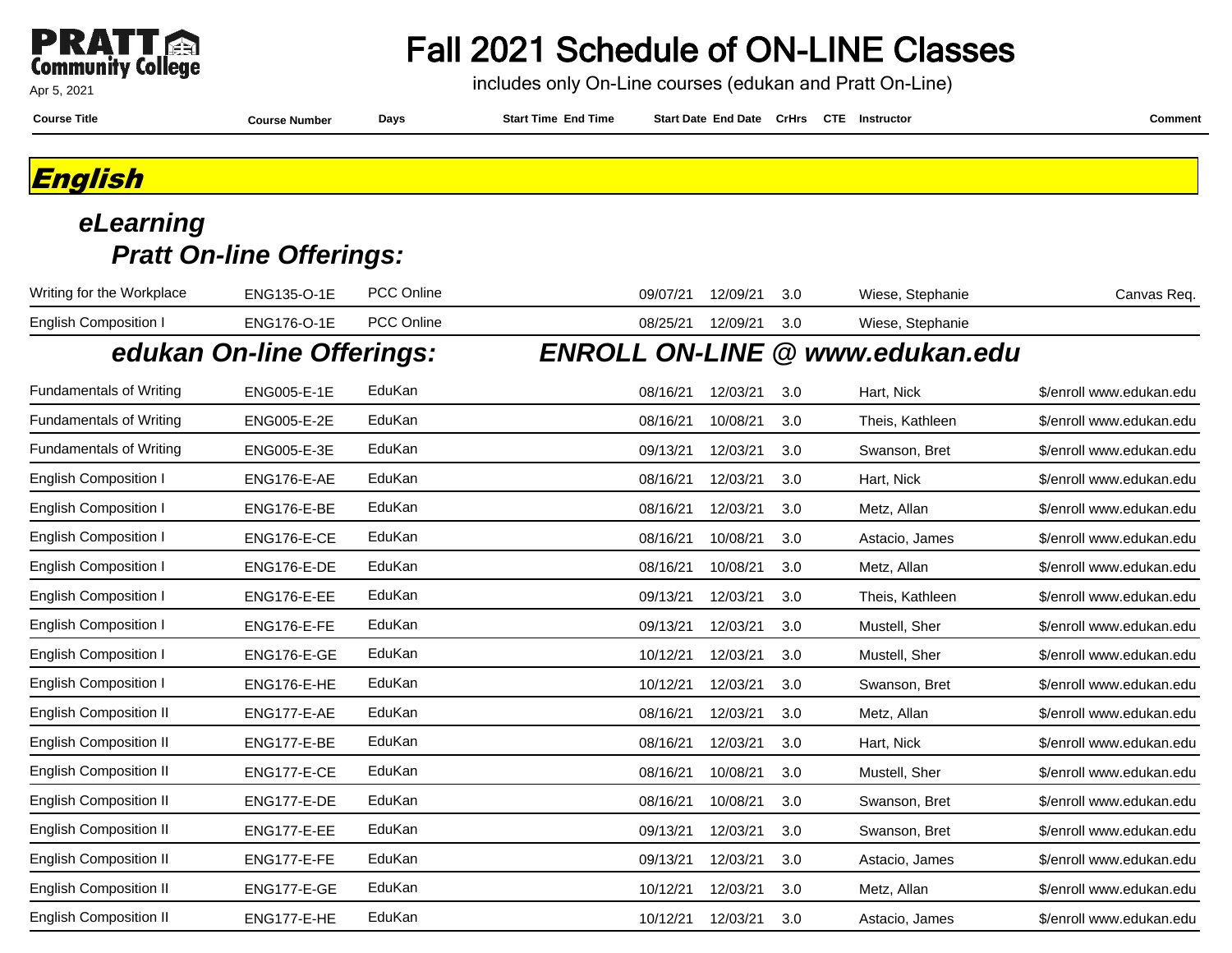

includes only On-Line courses (edukan and Pratt On-Line)

**Course Title Course Number Days Start Time End Time Start Date End Date CrHrs Instructor Comment CTE**

### **Health, Physical Education & Recreation**

#### **eLearning Pratt On-line Offerings:**

| Concepts & Apps of Excercise | <b>HPR123-O-1E</b> | <b>PCC Online</b> | 01/05/22<br>Kepley, Kenneth<br>12/15/21<br>-3.0 | Canvas Req.              |
|------------------------------|--------------------|-------------------|-------------------------------------------------|--------------------------|
| Psychology of Sport          | <b>HPR125-O-1E</b> | <b>PCC Online</b> | 01/05/22<br>Kepley, Kenneth<br>12/15/21<br>-30  | \$/Canvas Req.           |
| edukan On-line Offerings:    |                    |                   | <b>ENROLL ON-LINE @ www.edukan.edu</b>          |                          |
| Lifestyle Management         | <b>HPR176-E-2E</b> | EduKan            | 10/08/21<br>Jilka, Joan<br>08/16/21<br>- 20     | \$/enroll www.edukan.org |
| Personal & Community Health  | <b>HPR177-E-1E</b> | EduKan            | 12/03/21<br>08/16/21<br>Jilka, Joan<br>-3.0     | \$/enroll www.edukan.edu |

#### **History**

# **eLearning**

#### **edukan On-line Offerings: ENROLL ON-LINE @ www.edukan.edu**

| Surv Civilization I          | <b>HST131-E-1E</b> | EduKan | 08/16/21 | 12/03/21 | 3.0 | Olsen, Jeffrey   | \$/enroll www.edukan.edu |
|------------------------------|--------------------|--------|----------|----------|-----|------------------|--------------------------|
| Sury Civilization I          | <b>HST131-E-2E</b> | EduKan | 08/16/21 | 10/08/21 | 3.0 | Thompson, Sandra | \$/enroll www.edukan.edu |
| Surv Civilization I          | <b>HST131-E-3E</b> | EduKan | 09/13/21 | 12/03/21 | 3.0 | Staff, .         | \$/enroll www.edukan.edu |
| American History to 1865     | <b>HST176-E-1E</b> | EduKan | 08/16/21 | 12/03/21 | 3.0 | Thompson, Sandra | \$/enroll www.edukan.edu |
| American History to 1865     | <b>HST176-E-2E</b> | EduKan | 08/16/21 | 10/08/21 | 3.0 | Thompson, Sandra | \$/enroll www.edukan.edu |
| American History to 1865     | <b>HST176-E-3E</b> | EduKan | 09/13/21 | 12/03/21 | 3.0 | Staff, .         | \$/enroll www.edukan.edu |
| American History to 1865     | <b>HST176-E-4E</b> | EduKan | 10/12/21 | 12/03/21 | 3.0 | Olsen, Jeffrey   | \$/enroll www.edukan.edu |
| American History to 1865     | <b>HST176-E-5E</b> | EduKan | 11/22/21 | 12/17/21 | 3.0 | Olsen, Jeffrey   | \$/enroll www.edukan.edu |
| Amer History 1865 to Present | <b>HST177-E-1E</b> | EduKan | 08/16/21 | 12/03/21 | 3.0 | Olsen, Jeffrey   | \$/enroll www.edukan.edu |
| Amer History 1865 to Present | <b>HST177-E-2E</b> | EduKan | 08/16/21 | 10/08/21 | 3.0 | Olsen, Jeffrey   | \$/enroll www.edukan.edu |
| Amer History 1865 to Present | <b>HST177-E-3E</b> | EduKan | 09/13/21 | 12/03/21 | 3.0 | Staff, .         | \$/enroll www.edukan.edu |
| Amer History 1865 to Present | <b>HST177-E-4E</b> | EduKan | 10/12/21 | 12/03/21 | 3.0 | Thompson, Sandra | \$/enroll www.edukan.edu |
|                              |                    |        |          |          |     |                  |                          |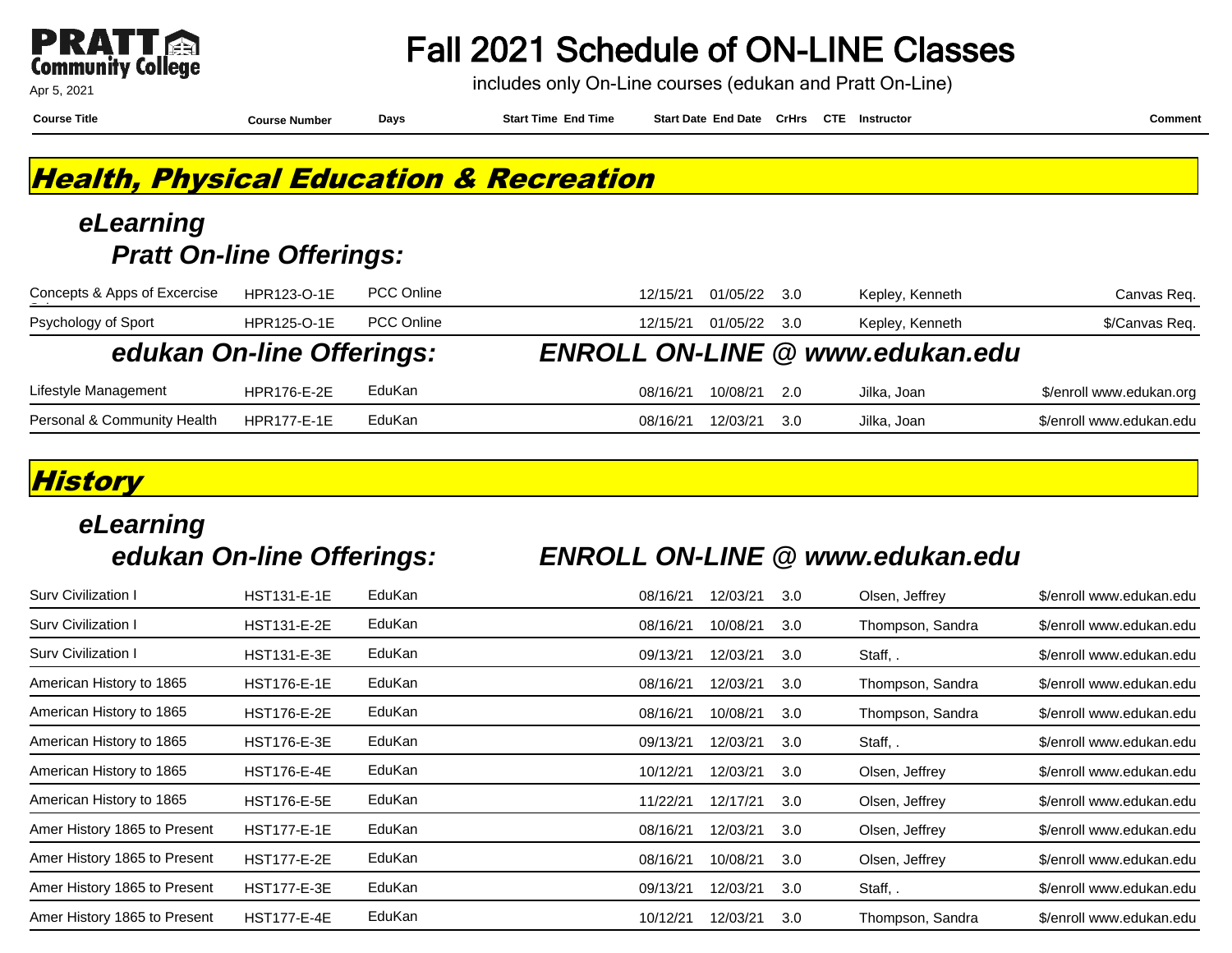| W                        |  |
|--------------------------|--|
| <b>Community College</b> |  |

Fall 2021 Schedule of ON-LINE Classes

includes only On-Line courses (edukan and Pratt On-Line)

**Course Title Course Number Days Start Time End Time Start Date End Date CrHrs Instructor Comment CTE**

### **Information Network Technology**

#### **eLearning Pratt On-line Offerings:**

| CompTIA A+ Essentials       | <b>INT107-O-1E</b> | <b>PCC Online</b> | 08/25/21 |  | 12/09/21 3.0 CTE Nelson, Christopher | Canvas Req. |
|-----------------------------|--------------------|-------------------|----------|--|--------------------------------------|-------------|
| Intro to Network Technology | <b>INT109-O-1E</b> | <b>PCC Online</b> | 08/25/21 |  | 12/09/21 3.0 CTE Nelson, Christopher | Canvas Req. |

#### **Literature**

# **eLearning**

#### **edukan On-line Offerings: ENROLL ON-LINE @ www.edukan.edu**

| World Literature      | LIT176-E-1E   | EduKan | 08/16/21 | 12/03/21 | 3.0 | Ryan, Steve      | \$/enroll www.edukan.edu |
|-----------------------|---------------|--------|----------|----------|-----|------------------|--------------------------|
| World Literature      | LIT176-E-3E   | EduKan | 09/13/21 | 12/03/21 | 3.0 | Ryan, Steve      | \$/enroll www.edukan.edu |
| American Literature I | $LIT202-E-1E$ | EduKan | 08/16/21 | 12/03/21 | 3.0 | Holwerda, Jane   | \$/enroll www.edukan.org |
| American Literature I | LIT202-E-2E   | EduKan | 08/16/21 | 10/08/21 | 3.0 | Richmond, Arthur | \$/enroll www.edukan.org |
| American Literature I | LIT202-E-4E   | EduKan | 10/12/21 | 12/03/21 | 3.0 | Ryan, Steve      | \$/enroll www.edukan.org |

#### **Mathematics**

| <b>Technical Math</b>            | MTH126-O-1E               | <b>PCC Online</b> | 08/25/21 | 12/09/21<br>3.0  | Egging, Jenny                          | Canvas req.              |
|----------------------------------|---------------------------|-------------------|----------|------------------|----------------------------------------|--------------------------|
| College Algebra                  | MTH178-O-1E               | <b>PCC Online</b> | 08/25/21 | 12/09/21<br>3.0  | Jackson, Sarah                         | Canvas req.              |
|                                  | edukan On-line Offerings: |                   |          |                  | <b>ENROLL ON-LINE @ www.edukan.edu</b> |                          |
| <b>Basic Applied Mathematics</b> | MTH075-E-1E               | EduKan            | 08/16/21 | 12/03/21<br>-3.0 | Jackson, Sarah                         | \$/enroll www.edukan.edu |
| <b>Basic Applied Mathematics</b> | MTH075-E-2E               | EduKan            | 08/16/21 | 10/08/21<br>3.0  | Wenzel, Leslie                         | \$/enroll www.edukan.edu |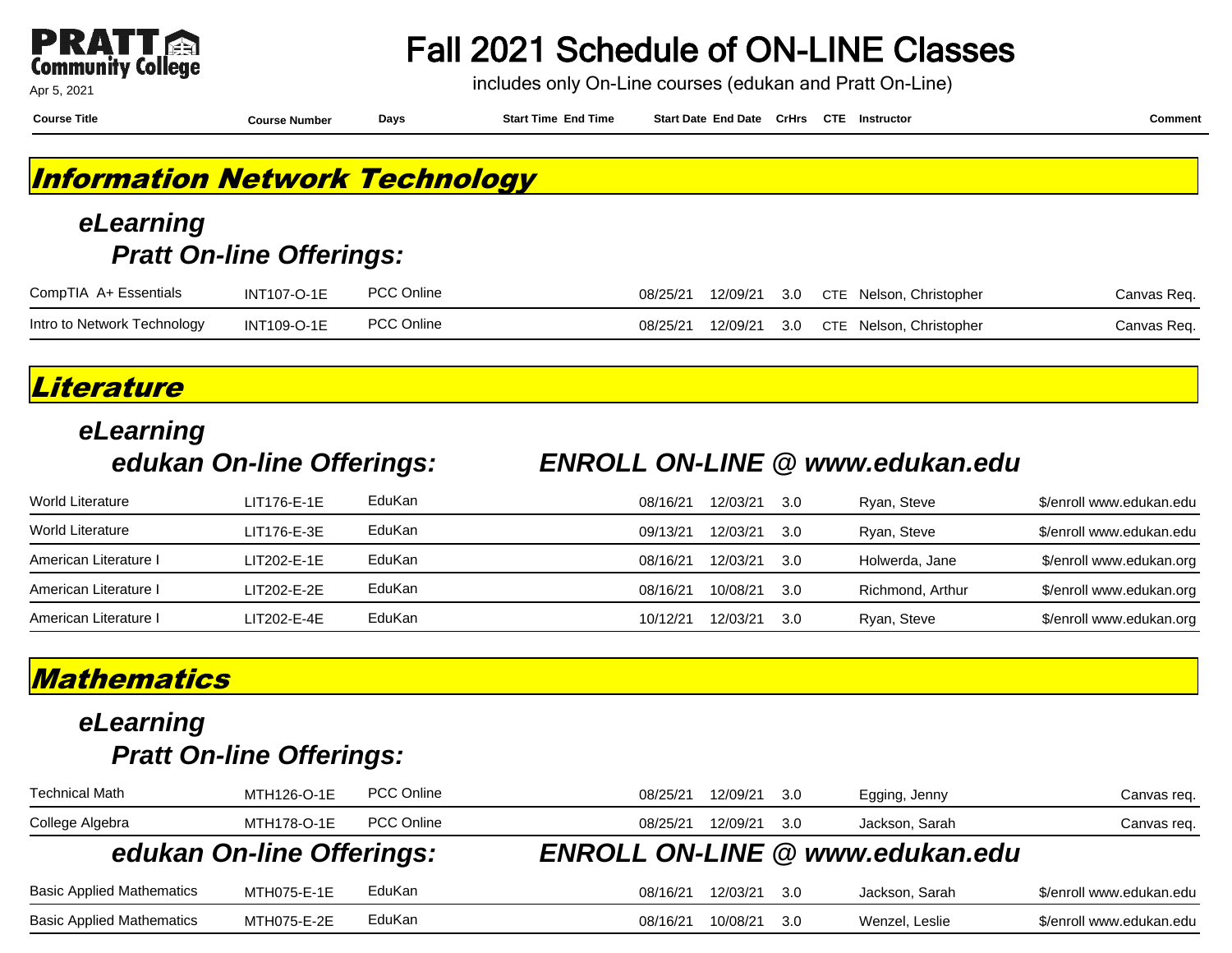### **PRATT**<br>Community College Apr 5, 2021

# Fall 2021 Schedule of ON-LINE Classes

includes only On-Line courses (edukan and Pratt On-Line)

| <b>Course Title</b>                          | <b>Course Number</b> | Days   | <b>Start Time End Time</b> |          | <b>Start Date End Date</b> | CrHrs | <b>CTE</b> Instructor | Comment                  |
|----------------------------------------------|----------------------|--------|----------------------------|----------|----------------------------|-------|-----------------------|--------------------------|
| <b>Basic Applied Mathematics</b>             | MTH075-E-3E          | EduKan |                            | 09/13/21 | 12/03/21                   | 3.0   | Wenzel, Leslie        | \$/enroll www.edukan.edu |
| Beginning Algebra                            | MTH076-E-1E          | EduKan |                            | 08/16/21 | 12/03/21                   | 3.0   | Wenzel, Leslie        | \$/enroll www.edukan.edu |
| Beginning Algebra                            | MTH076-E-2E          | EduKan |                            | 08/16/21 | 10/08/21                   | 3.0   | Wenzel, Leslie        | \$/enroll www.edukan.edu |
| Intermediate Algebra                         | MTH130-E-2E          | EduKan |                            | 08/16/21 | 10/08/21                   | 3.0   | Goymerac, Addie       | \$/enroll www.edukan.edu |
| Intermediate Algebra                         | MTH130-E-3E          | EduKan |                            | 09/13/21 | 12/03/21                   | 3.0   | Goymerac, Addie       | \$/enroll www.edukan.edu |
| Intermediate Algebra                         | MTH130-E-4E          | EduKan |                            | 10/12/21 | 12/03/21                   | 3.0   | Bruce, Susan          | \$/enroll www.edukan.edu |
| Intermediate Algebra                         | MTH130-E-AE          | EduKan |                            | 08/16/21 | 12/03/21                   | 3.0   | Goymerac, Addie       | \$/enroll www.edukan.edu |
| Intermediate Algebra                         | MTH130-E-BE          | EduKan |                            | 08/16/21 | 12/03/21                   | 3.0   | Summer, Jonathan      | \$/enroll www.edukan.edu |
| Intermediate Algebra with Review MTH131-E-1E |                      | EduKan |                            | 08/16/21 | 12/03/21                   | 3.0   | Bosworth, David       | \$/enroll www.edukan.edu |
| Intermediate Algebra with Review MTH131-E-2E |                      | EduKan |                            | 08/16/21 | 10/08/21                   | 3.0   | Bosworth, David       | \$/enroll www.edukan.org |
| Intermediate Algebra with Review MTH131-E-3E |                      | EduKan |                            | 09/13/21 | 12/03/21                   | 3.0   | Bosworth, David       | \$/enroll www.edukan.org |
| Intermediate Algebra with Review MTH131-E-4E |                      | EduKan |                            | 10/12/21 | 12/03/21                   | 3.0   | Bosworth, David       | \$/enroll www.edukan.org |
| College Algebra                              | MTH178-E-4E          | EduKan |                            | 10/12/21 | 12/03/21                   | 3.0   | Davied, Angela        | \$/enroll www.edukan.org |
| College Algebra                              | MTH178-E-BE          | EduKan |                            | 08/16/21 | 12/03/21                   | 3.0   | Bruce, Susan          | \$/enroll www.edukan.org |
| College Algebra                              | MTH178-E-CE          | EduKan |                            | 08/16/21 | 10/08/21                   | 3.0   | Davied, Angela        | \$/enroll www.edukan.org |
| College Algebra                              | MTH178-E-DE          | EduKan |                            | 08/16/21 | 10/08/21                   | 3.0   | Bruce, Susan          | \$/enroll www.edukan.org |
| College Algebra                              | MTH178-E-EE          | EduKan |                            | 09/13/21 | 12/03/21                   | 3.0   | Davied, Angela        | \$/enroll www.edukan.org |
| College Algebra                              | MTH178-E-FE          | EduKan |                            | 09/13/21 | 12/03/21                   | 3.0   | Bruce, Susan          | \$/enroll www.edukan.org |
| <b>Elementary Statistics</b>                 | MTH181-E-1E          | EduKan |                            | 08/16/21 | 12/03/21                   | 3.0   | Goymerac, Addie       | \$/enroll www.edukan.edu |
| <b>Elementary Statistics</b>                 | MTH181-E-3E          | EduKan |                            | 09/13/21 | 12/03/21                   | 3.0   | Dowell, Luke          | \$/enroll www.edukan.edu |
| Calculus Methods                             | MTH187-E-1E          | EduKan |                            | 08/16/21 | 12/03/21                   | 4.0   | Summer, Jonathan      | \$/enroll www.edukan.edu |
| Calculus Methods                             | MTH187-E-3E          | EduKan |                            | 09/13/21 | 12/03/21                   | 4.0   | Summer, Jonathan      | \$/enroll www.edukan.edu |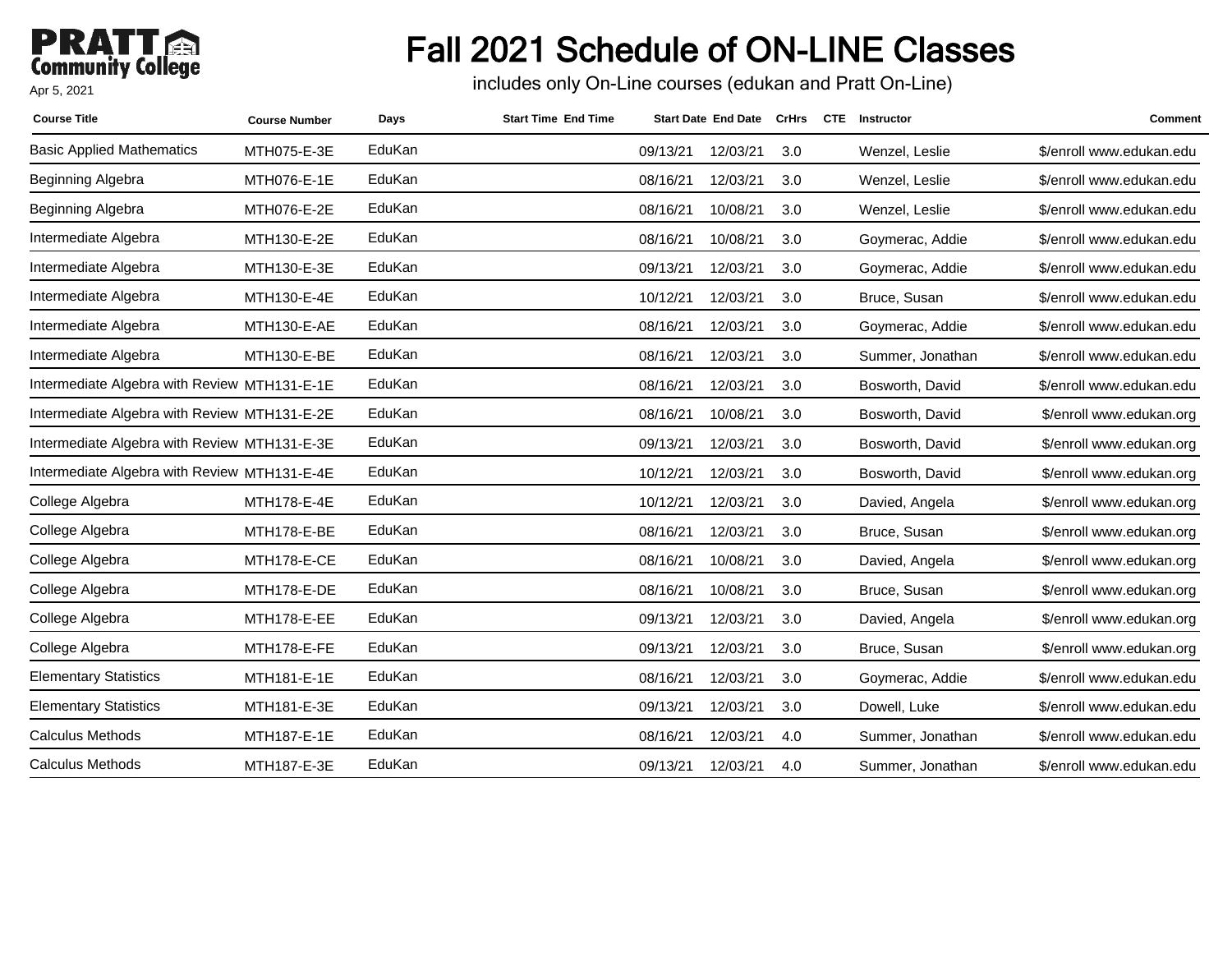| W                        |  |
|--------------------------|--|
| <b>Community College</b> |  |

Fall 2021 Schedule of ON-LINE Classes

includes only On-Line courses (edukan and Pratt On-Line)

| <b>Course Title</b>                                                                              | <b>Course Number</b>            | Days              | <b>Start Time End Time</b> |          | Start Date End Date CrHrs CTE Instructor |          |            |                                        | <b>Comment</b>           |
|--------------------------------------------------------------------------------------------------|---------------------------------|-------------------|----------------------------|----------|------------------------------------------|----------|------------|----------------------------------------|--------------------------|
| <b>Modern Distribution Sales &amp; Management</b>                                                |                                 |                   |                            |          |                                          |          |            |                                        |                          |
| eLearning                                                                                        |                                 |                   |                            |          |                                          |          |            |                                        |                          |
|                                                                                                  | <b>Pratt On-line Offerings:</b> |                   |                            |          |                                          |          |            |                                        |                          |
| Distributor Operations & Finance DSM101-O-1E                                                     |                                 | <b>PCC Online</b> |                            | 10/18/21 | 12/09/21                                 | 3.0      | <b>CTE</b> | Egging, Jenny                          | Canvas req.              |
| Manufacturer & Distributor                                                                       | DSM103-O-1E                     | <b>PCC Online</b> |                            | 08/25/21 | 10/15/21                                 | 3.0      |            | Egging, Jenny                          | Canvas req.              |
| <b>Modern Languages</b>                                                                          |                                 |                   |                            |          |                                          |          |            |                                        |                          |
| eLearning                                                                                        |                                 |                   |                            |          |                                          |          |            |                                        |                          |
|                                                                                                  | edukan On-line Offerings:       |                   |                            |          |                                          |          |            | <b>ENROLL ON-LINE @ www.edukan.edu</b> |                          |
| Elementary Spanish I                                                                             | <b>MLN176-E-3E</b>              | EduKan            |                            | 09/13/21 | 12/03/21                                 | 5.0      |            | Workman, Amber                         | \$/enroll www.edukan.edu |
| <b>Elementary Spanish II</b>                                                                     | <b>MLN177-E-1E</b>              | EduKan            |                            | 08/16/21 | 12/03/21                                 | 5.0      |            | Workman, Amber                         | \$/enroll www.edukan.edu |
| Music                                                                                            |                                 |                   |                            |          |                                          |          |            |                                        |                          |
| eLearning                                                                                        |                                 |                   |                            |          |                                          |          |            |                                        |                          |
|                                                                                                  | <b>Pratt On-line Offerings:</b> |                   |                            |          |                                          |          |            |                                        |                          |
|                                                                                                  | <b>MUS176-O-1E</b>              | <b>PCC Online</b> |                            |          | 09/07/21 12/09/21                        | 3.0      |            | Herndon, Bradley                       | Canvas req.              |
|                                                                                                  | edukan On-line Offerings:       |                   | <b>ENROLL ON-LINE</b>      |          |                                          | $\omega$ |            | www.edukan.edu                         |                          |
|                                                                                                  | <b>MUS176-E-2E</b>              | EduKan            |                            | 08/16/21 | 10/08/21                                 | 3.0      |            | Fryberger, Vern                        | \$/enroll www.edukan.edu |
|                                                                                                  | <b>MUS176-E-3E</b>              | EduKan            |                            | 09/13/21 | 12/03/21                                 | 3.0      |            | Fryberger, Vern                        | \$/enroll www.edukan.edu |
| Introduction to Music<br>Introduction to Music<br>Introduction to Music<br>Introduction to Music | <b>MUS176-E-4E</b>              | EduKan            |                            | 10/12/21 | 12/03/21                                 | 3.0      |            | Fryberger, Vern                        | \$/enroll www.edukan.edu |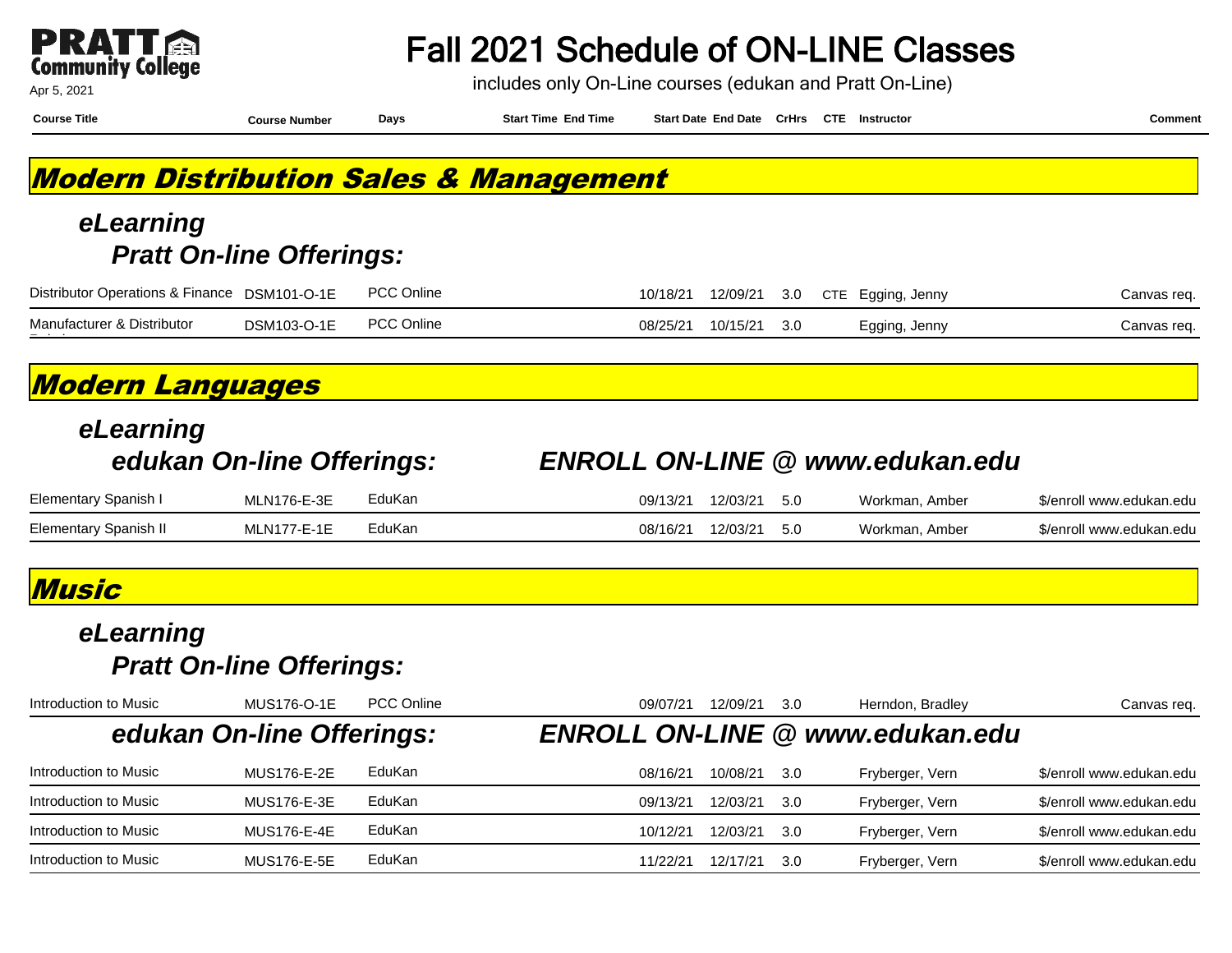

includes only On-Line courses (edukan and Pratt On-Line)

| <b>Course Title</b> | <b>Course Number</b> | Days | <b>Start Time End Time</b> | Start Date End Date CrHrs CTE Instructor |  | Comment |
|---------------------|----------------------|------|----------------------------|------------------------------------------|--|---------|
|                     |                      |      |                            |                                          |  |         |
| <b>Nursing</b>      |                      |      |                            |                                          |  |         |
| eLearning           |                      |      |                            |                                          |  |         |

### **Pratt On-line Offerings:**

| Transition to Professional Nsg | NUR230-O-1E | <b>PCC Online</b> | 08/18/21 |  | 08/26/21  1.0  CTE Reid, Anna                   | online     |
|--------------------------------|-------------|-------------------|----------|--|-------------------------------------------------|------------|
| Medical Surgical Nursing III   | NUR232-O-1E | <b>PCC Online</b> |          |  | 09/01/21  10/27/21  4.0  CTE Watters, Christina | online     |
| Maternal Child Nursing II      | NUR234-O-1E | <b>PCC Online</b> |          |  | 10/28/21 12/02/21 2.0 CTE Watters, Christina    | Canvas reg |

#### **Philosophy**

| \$/enroll www.edukan.org |
|--------------------------|
| \$/enroll www.edukan.org |
| \$/enroll www.edukan.org |
| \$/enroll www.edukan.edu |
| \$/enroll www.edukan.edu |
| \$/enroll www.edukan.edu |
| \$/enroll www.edukan.edu |
| \$/enroll www.edukan.edu |
| \$/enroll www.edukan.edu |
| \$/enroll www.edukan.edu |
| \$/enroll www.edukan.edu |
|                          |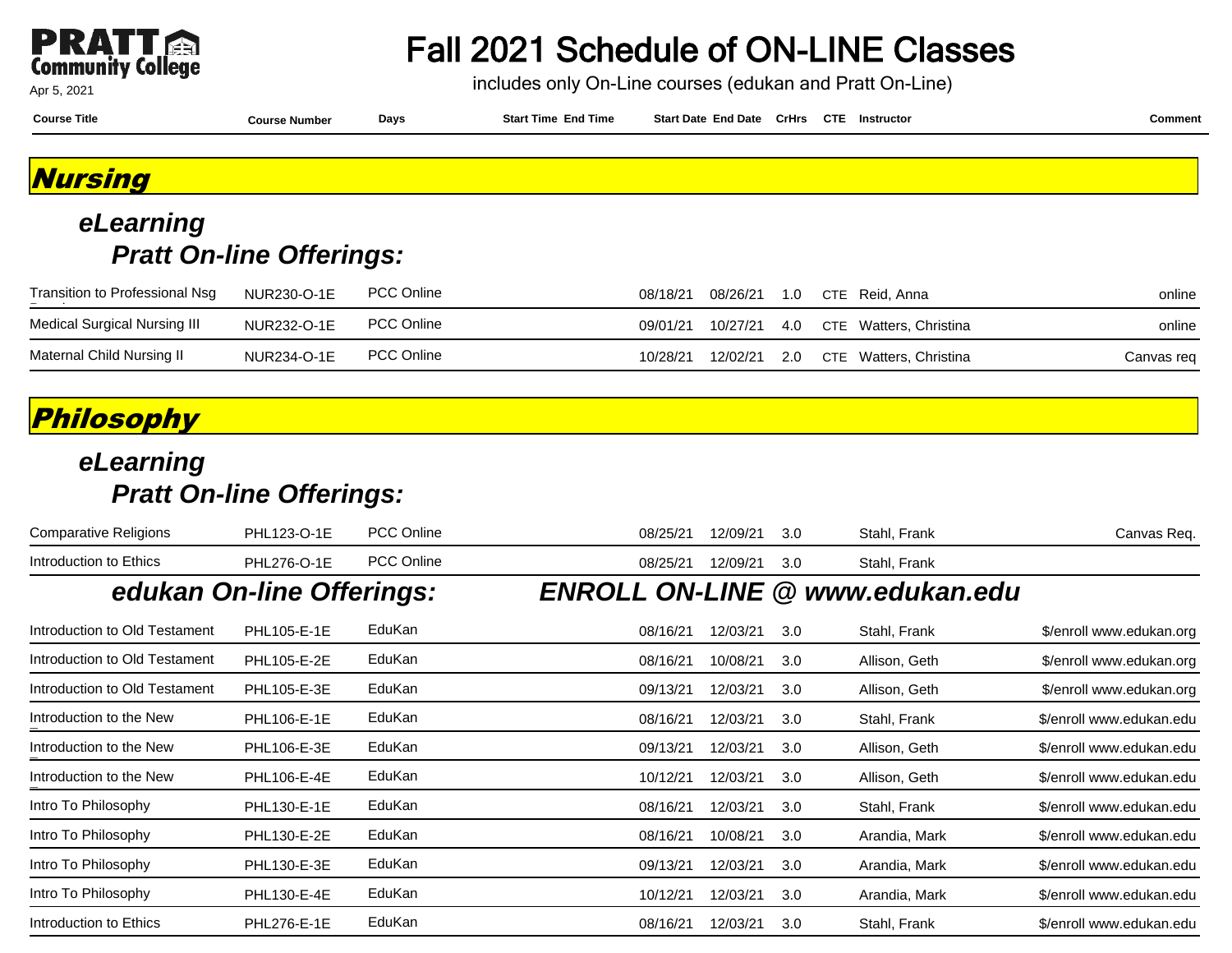#### PRA **Community College**

#### Apr 5, 2021

## Fall 2021 Schedule of ON-LINE Classes

includes only On-Line courses (edukan and Pratt On-Line)

| <b>Course Title</b>     | <b>Course Number</b> | Days   | <b>Start Time End Time</b> |          | <b>Start Date End Date CrHrs</b> |      | CTE | Instructor    | Comment                  |
|-------------------------|----------------------|--------|----------------------------|----------|----------------------------------|------|-----|---------------|--------------------------|
| Introduction to Ethics  | <b>PHL276-E-2E</b>   | EduKan |                            | 08/16/21 | 10/08/21                         | -3.0 |     | Stahl, Frank  | \$/enroll www.edukan.edu |
| Introduction to Ethics_ | PHL276-E-3E          | EduKan |                            | 09/13/21 | 12/03/21                         | -3.0 |     | Arandia, Mark | \$/enroll www.edukan.edu |
| Introduction to Ethics_ | <b>PHL276-E-4E</b>   | EduKan |                            | 10/12/21 | 12/03/21                         | 3.0  |     | Arandia, Mark | \$/enroll www.edukan.edu |

#### **Physical Science**

# **eLearning**

#### **edukan On-line Offerings: ENROLL ON-LINE @ www.edukan.edu**

| <b>Physical Science</b>   | <b>PSC176-E-1E</b> | EduKan | 08/16/21 | 12/03/21 | 5.0  | McGovern, Thomas | \$/enroll www.edukan.edu |
|---------------------------|--------------------|--------|----------|----------|------|------------------|--------------------------|
| <b>Physical Science</b>   | <b>PSC176-E-3E</b> | EduKan | 09/13/21 | 12/03/21 | 5.0  | McGovern, Thomas | \$/enroll www.edukan.edu |
| Introduction to Geology   | <b>PSC177-E-1E</b> | EduKan | 08/16/21 | 12/03/21 | 5.0  | Abanda, Peter    | \$/enroll www.edukan.edu |
| Introduction to Geology   | <b>PSC177-E-3E</b> | EduKan | 09/13/21 | 12/03/21 | -5.0 | Abanda, Peter    | \$/enroll www.edukan.edu |
| Introduction to Astronomy | <b>PSC178-E-2E</b> | EduKan | 08/16/21 | 10/08/21 | -3.0 | Hook. Darrin     | \$/enroll www.edukan.edu |
| Introduction to Astronomy | <b>PSC178-E-4E</b> | EduKan | 10/12/21 | 12/03/21 | 3.0  | Hook, Darrin     | \$/enroll www.edukan.org |

#### **Physics**

# **eLearning**

#### **edukan On-line Offerings: ENROLL ON-LINE @ www.edukan.edu**

| Gen Physics II    | <b>PHS252-E-3E</b> | EduKan | 09/13/21 | 12/03/21 | -5.0 | Kennedy, Joshua | \$/enroll www.edukan.org |
|-------------------|--------------------|--------|----------|----------|------|-----------------|--------------------------|
| Gen Physics II    | <b>PHS252-E-1E</b> | EduKan | 08/16/21 | 12/03/21 | 5.0  | Hook. Darrin    | \$/enroll www.edukan.edu |
| General Physics I | <b>PHS251-E-3E</b> | EduKan | 09/13/21 | 12/03/21 | 5.0  | Kennedy, Joshua | \$/enroll www.edukan.edu |
| General Physics I | <b>PHS251-E-1E</b> | EduKan | 08/16/21 | 12/03/21 | 5.0  | Hook. Darrin    | \$/enroll www.edukan.edu |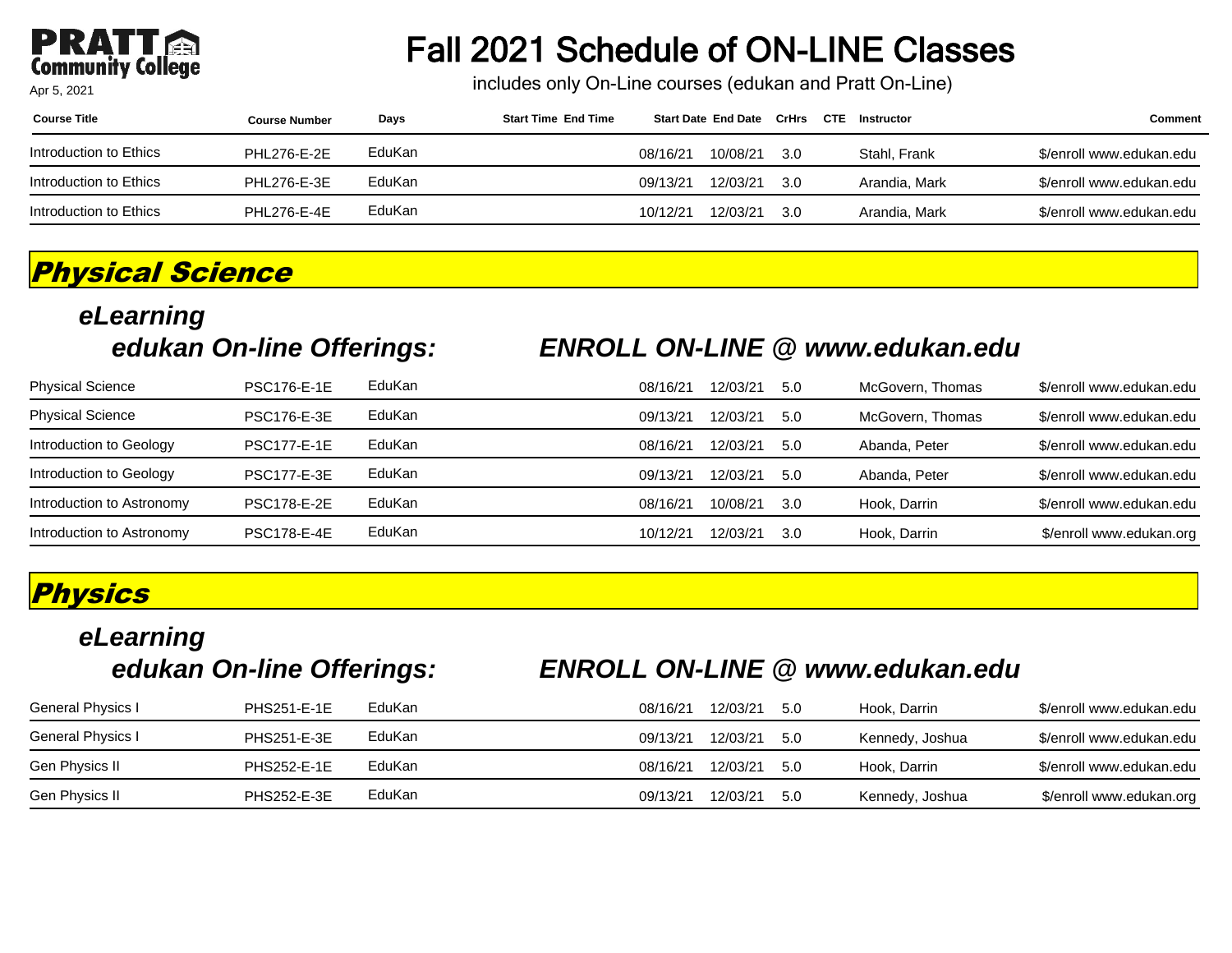

includes only On-Line courses (edukan and Pratt On-Line)

Apr 5, 2021

**Course Title Course Number Days Start Time End Time Start Date End Date CrHrs Instructor Comment CTE**

**Political Science**

# **eLearning**

#### **edukan On-line Offerings: ENROLL ON-LINE @ www.edukan.edu**

| American Government | POS176-E-1E | EduKan | 08/16/21 | 12/03/21 | -3.0 | Lahargoue, Brian  | \$/enroll www.edukan.edu |
|---------------------|-------------|--------|----------|----------|------|-------------------|--------------------------|
| American Government | POS176-E-2E | EduKan | 08/16/21 | 10/08/21 | -30  | Lahargoue, Esther | \$/enroll www.edukan.edu |
| American Government | POS176-E-4E | EduKan | 10/12/21 | 12/03/21 | -3.C | Lahargoue, Brian  | \$/enroll www.edukan.edu |

#### **Psychology**

| Developmental Psych | PSY132-O-1E               | <b>PCC Online</b> | 08/25/21 | 12/09/21 | 3.0 | Thompson, Jerry                        | Canvas Req.              |
|---------------------|---------------------------|-------------------|----------|----------|-----|----------------------------------------|--------------------------|
| General Psychology  | PSY176-O-1E               | <b>PCC Online</b> | 08/25/21 | 12/09/21 | 3.0 | Cramer, David                          | Canvas Req.              |
|                     | edukan On-line Offerings: |                   |          |          |     | <b>ENROLL ON-LINE @ www.edukan.edu</b> |                          |
| Developmental Psych | <b>PSY132-E-1E</b>        | EduKan            | 08/16/21 | 12/03/21 | 3.0 | Whitehill, Judy                        | \$/enroll www.edukan.edu |
| Developmental Psych | <b>PSY132-E-2E</b>        | EduKan            | 08/16/21 | 10/08/21 | 3.0 | Carter, Krista                         | \$/enroll www.edukan.edu |
| Developmental Psych | <b>PSY132-E-3E</b>        | EduKan            | 09/13/21 | 12/03/21 | 3.0 | Whitehill, Judy                        | \$/enroll www.edukan.edu |
| Developmental Psych | <b>PSY132-E-4E</b>        | EduKan            | 10/12/21 | 12/03/21 | 3.0 | Carter, Krista                         | \$/enroll www.edukan.edu |
| General Psychology  | <b>PSY176-E-1E</b>        | EduKan            | 08/16/21 | 12/03/21 | 3.0 | Wiebe, Robin                           | \$/enroll www.edukan.edu |
| General Psychology  | <b>PSY176-E-2E</b>        | EduKan            | 08/16/21 | 10/08/21 | 3.0 | Triscornia, Star                       | \$/enroll www.edukan.edu |
| General Psychology  | <b>PSY176-E-3E</b>        | EduKan            | 09/13/21 | 12/03/21 | 3.0 | Triscornia, Star                       | \$/enroll www.edukan.edu |
| General Psychology  | <b>PSY176-E-4E</b>        | EduKan            | 10/12/21 | 12/03/21 | 3.0 | Hutcheson, Tammy                       | \$/enroll www.edukan.edu |
| General Psychology  | <b>PSY176-E-5E</b>        | EduKan            | 11/22/21 | 12/17/21 | 3.0 | Wiebe, Robin                           | \$/enroll www.edukan.edu |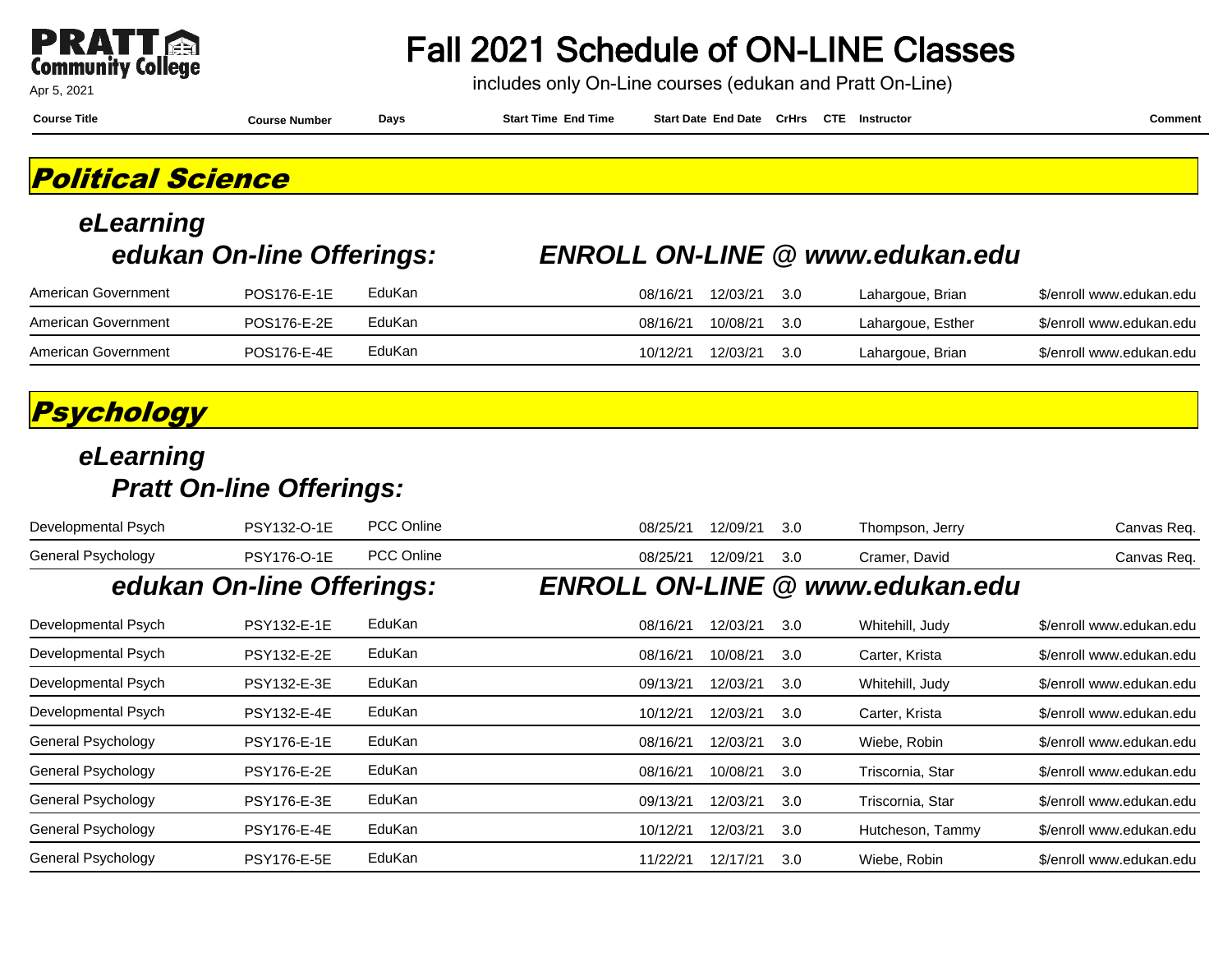

### Fall 2021 Schedule of ON-LINE Classes

includes only On-Line courses (edukan and Pratt On-Line)

**Course Title Course Number Days Start Time End Time Start Date End Date CrHrs Instructor Comment CTE**

### **Social Science**

# **eLearning**

#### **edukan On-line Offerings: ENROLL ON-LINE @ www.edukan.edu**

| SSC161-E-2E | EduKan | 08/16/21 | 10/08/21 | 3.0 | Boye-Doe, Koifi       | \$/enroll www.edukan.edu |
|-------------|--------|----------|----------|-----|-----------------------|--------------------------|
| SSC161-E-4E | EduKan | 10/12/21 | 12/03/21 | 3.0 | Boye-Doe, Koifi       | \$/enroll www.edukan.edu |
| SSC176-E-1E | EduKan | 08/16/21 | 12/03/21 | 3.0 | Butler, Gerald        | \$/enroll www.edukan.edu |
| SSC176-E-2E | EduKan | 08/16/21 | 10/08/21 | 3.0 | Butler, Gerald        | \$/enroll www.edukan.edu |
| SSC176-E-3E | EduKan | 09/13/21 | 12/03/21 | 3.0 | Butler, Gerald        | \$/enroll www.edukan.edu |
| SSC176-E-4E | EduKan | 10/12/21 | 12/03/21 | 3.0 | Butler, Gerald        | \$/enroll www.edukan.edu |
| SSC176-E-5E | EduKan | 11/22/21 | 12/17/21 | 3.0 | Butler, Gerald        | \$/enroll www.edukan.edu |
| SSC177-E-1E | EduKan | 08/16/21 | 12/03/21 | 3.0 | Davis-Stephens, Linda | \$/enroll www.edukan.edu |
| SSC177-E-2E | EduKan | 08/16/21 | 10/08/21 | 3.0 | Davis-Stephens, Linda | \$/enroll www.edukan.edu |
| SSC177-E-3E | EduKan | 09/13/21 | 12/03/21 | 3.0 | Davis-Stephens, Linda | \$/enroll www.edukan.edu |
| SSC177-E-4E | EduKan | 10/12/21 | 12/03/21 | 3.0 | Davis-Stephens, Linda | \$/enroll www.edukan.edu |
| SSC212-E-1E | EduKan | 08/16/21 | 12/03/21 | 3.0 | Morgan, Linda         | \$/enroll www.edukan.org |
| SSC212-E-2E | EduKan | 08/16/21 | 10/08/21 | 3.0 | Morgan, Linda         | \$/enroll www.edukan.org |
| SSC212-E-4E | EduKan | 10/12/21 | 12/03/21 | 3.0 | Morgan, Linda         | \$/enroll www.edukan.org |
|             |        |          |          |     |                       |                          |

### **Sociology**

### **eLearning Pratt On-line Offerings:** Introduction to Sociology SOC176-O-1E PCC Online 08/25/21 12/09/21 3.0 Cramer, David Canvas Req. **edukan On-line Offerings: ENROLL ON-LINE @ www.edukan.edu** Criminology SOC123-E-2E EduKan 08/16/21 10/08/21 3.0 Morgan, Linda \$/enroll www.edukan.edu